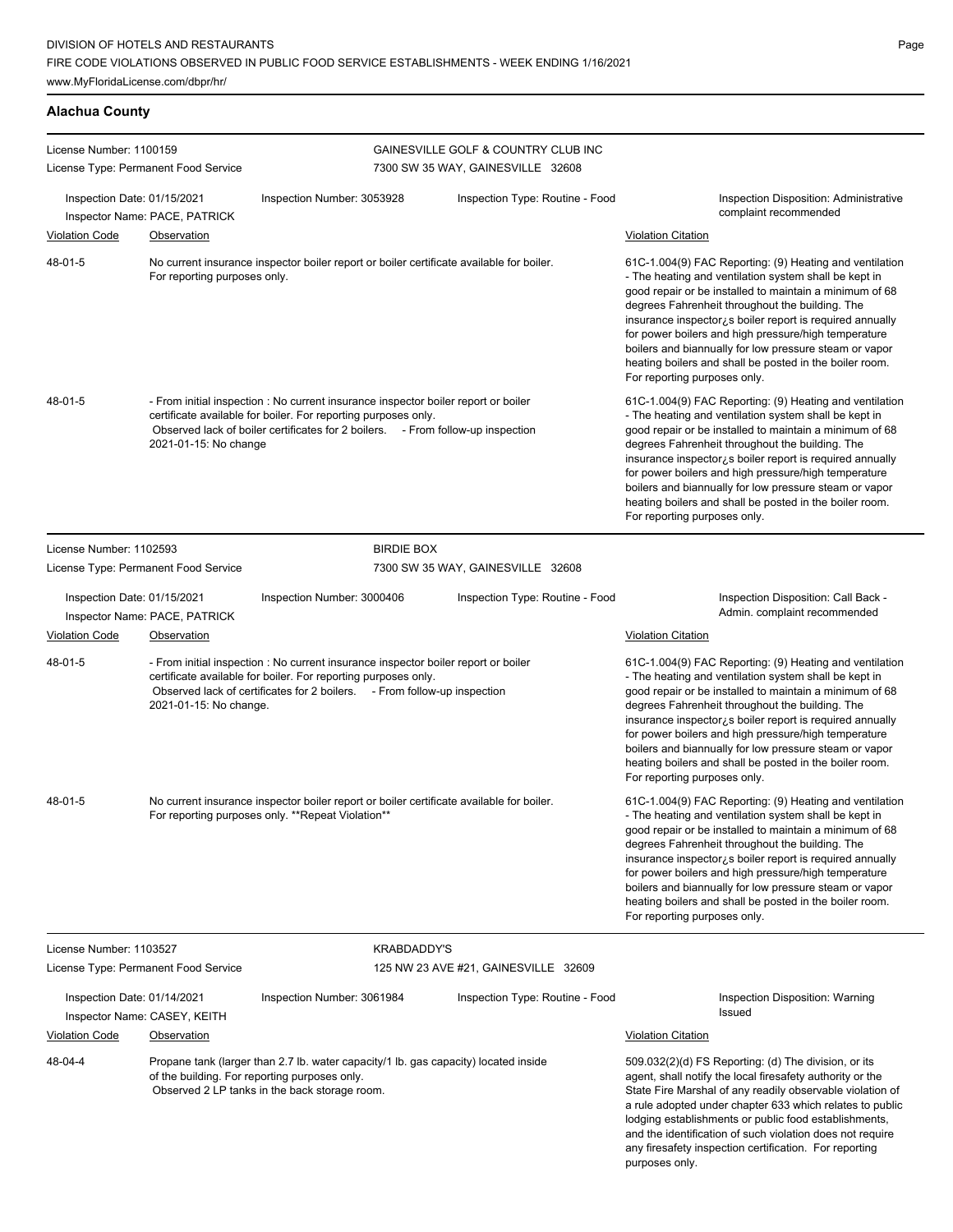### **Alachua County**

| License Number: 1103595                                     |                                                                                                                                       |                            | TUNIS SEAFOOD WINGS & SUBS          |                           |                                                                                                                                                                                                                                                                                                                                                                                                                            |
|-------------------------------------------------------------|---------------------------------------------------------------------------------------------------------------------------------------|----------------------------|-------------------------------------|---------------------------|----------------------------------------------------------------------------------------------------------------------------------------------------------------------------------------------------------------------------------------------------------------------------------------------------------------------------------------------------------------------------------------------------------------------------|
|                                                             | License Type: Permanent Food Service                                                                                                  |                            | 1818 NE WALDO RD, GAINESVILLE 32609 |                           |                                                                                                                                                                                                                                                                                                                                                                                                                            |
| Inspection Date: 01/12/2021<br>Inspector Name: CASEY, KEITH |                                                                                                                                       | Inspection Number: 3060867 | Inspection Type: Routine - Food     |                           | Inspection Disposition: Administrative<br>complaint recommended                                                                                                                                                                                                                                                                                                                                                            |
| <b>Violation Code</b>                                       | Observation                                                                                                                           |                            |                                     | <b>Violation Citation</b> |                                                                                                                                                                                                                                                                                                                                                                                                                            |
| 45-02-4                                                     | Portable fire extinguisher gauge in red zone. For reporting purposes only.<br>Observed silver fire extinguisher in the recharge zone. |                            |                                     | purposes only.            | 509.032(2)(d) FS Reporting: (d) The division, or its<br>agent, shall notify the local firesafety authority or the<br>State Fire Marshal of any readily observable violation of<br>a rule adopted under chapter 633 which relates to public<br>lodging establishments or public food establishments,<br>and the identification of such violation does not require<br>any firesafety inspection certification. For reporting |
| 47-03-4                                                     | Observed electrical wiring in disrepair. For reporting purposes only.<br>Observed the wires for the pillar sign are exposed.          |                            |                                     | purposes only.            | 509.032(2)(d) FS Reporting: (d) The division, or its<br>agent, shall notify the local firesafety authority or the<br>State Fire Marshal of any readily observable violation of<br>a rule adopted under chapter 633 which relates to public<br>lodging establishments or public food establishments,<br>and the identification of such violation does not require<br>any firesafety inspection certification. For reporting |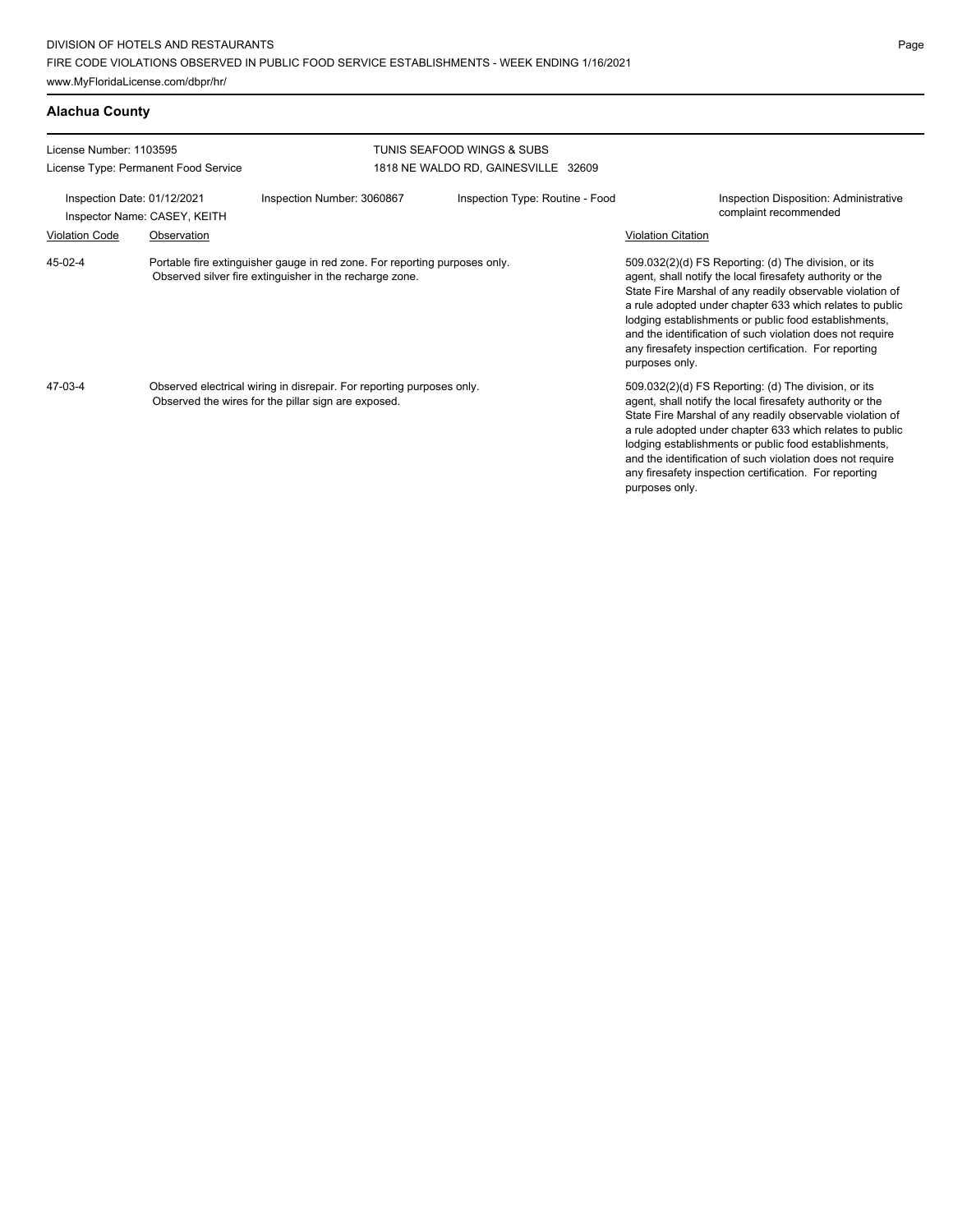### **Brevard County**

| License Number: 1505080     |                                      | KO9 CHINA BAR                                                                                                                                               |                                             |                                                                                                                                                                                                                                                                                                                                                                                                                                              |
|-----------------------------|--------------------------------------|-------------------------------------------------------------------------------------------------------------------------------------------------------------|---------------------------------------------|----------------------------------------------------------------------------------------------------------------------------------------------------------------------------------------------------------------------------------------------------------------------------------------------------------------------------------------------------------------------------------------------------------------------------------------------|
|                             | License Type: Permanent Food Service |                                                                                                                                                             | 2099 PALM BAY RD NE, PALM BAY 32905         |                                                                                                                                                                                                                                                                                                                                                                                                                                              |
| Inspection Date: 01/11/2021 | Inspector Name: SCHOENLY, BARBARA    | Inspection Number: 3052006                                                                                                                                  | Inspection Type: Routine - Food             | Inspection Disposition: Inspection<br>Completed - No Further Action                                                                                                                                                                                                                                                                                                                                                                          |
| <b>Violation Code</b>       | Observation                          |                                                                                                                                                             |                                             | <b>Violation Citation</b>                                                                                                                                                                                                                                                                                                                                                                                                                    |
| 45-04-4                     | only. **Corrected On-Site**          | Use of cooking equipment producing grease laden vapors/smoke with hood<br>suppression system turned off educated Notified Fire AHJ. For reporting purposes  |                                             | 509.032(2)(d) FS Reporting: (d) The division, or its<br>agent, shall notify the local firesafety authority or the<br>State Fire Marshal of any readily observable violation of<br>a rule adopted under chapter 633 which relates to public<br>lodging establishments or public food establishments,<br>and the identification of such violation does not require<br>any firesafety inspection certification. For reporting<br>purposes only. |
| License Number: 1502164     |                                      |                                                                                                                                                             | HILTON COCOA BEACH OCEANFRONT RESORT        |                                                                                                                                                                                                                                                                                                                                                                                                                                              |
|                             | License Type: Permanent Food Service |                                                                                                                                                             | 1550 N ATLANTIC AVE, COCOA BEACH 32931      |                                                                                                                                                                                                                                                                                                                                                                                                                                              |
| Inspection Date: 01/15/2021 | Inspector Name: HICKS, GEORGE RANDY  | Inspection Number: 3075509                                                                                                                                  | Inspection Type: Routine - Food             | Inspection Disposition: Inspection<br>Completed - No Further Action                                                                                                                                                                                                                                                                                                                                                                          |
| <b>Violation Code</b>       | Observation                          |                                                                                                                                                             |                                             | <b>Violation Citation</b>                                                                                                                                                                                                                                                                                                                                                                                                                    |
| 45-02-4                     |                                      | Portable fire extinguisher gauge in red zone. For reporting purposes only. Tiki bar                                                                         |                                             | 509.032(2)(d) FS Reporting: (d) The division, or its<br>agent, shall notify the local firesafety authority or the<br>State Fire Marshal of any readily observable violation of<br>a rule adopted under chapter 633 which relates to public<br>lodging establishments or public food establishments,<br>and the identification of such violation does not require<br>any firesafety inspection certification. For reporting<br>purposes only. |
| License Number: 1506708     |                                      | <b>FLAVORS OF INDIA</b>                                                                                                                                     |                                             |                                                                                                                                                                                                                                                                                                                                                                                                                                              |
|                             | License Type: Permanent Food Service |                                                                                                                                                             | 5675 N ATLANTIC AVE #117, COCOA BEACH 32931 |                                                                                                                                                                                                                                                                                                                                                                                                                                              |
| Inspection Date: 01/12/2021 | Inspector Name: HICKS, GEORGE RANDY  | Inspection Number: 3052594                                                                                                                                  | Inspection Type: Routine - Food             | Inspection Disposition: Inspection<br>Completed - No Further Action                                                                                                                                                                                                                                                                                                                                                                          |
| <b>Violation Code</b>       | Observation                          |                                                                                                                                                             |                                             | <b>Violation Citation</b>                                                                                                                                                                                                                                                                                                                                                                                                                    |
| 45-02-4                     |                                      | Portable fire extinguisher gauge in red zone. For reporting purposes only. Silver<br>fire extinguisher by soup well. **Repeat Violation**                   |                                             | 509.032(2)(d) FS Reporting: (d) The division, or its<br>agent, shall notify the local firesafety authority or the<br>State Fire Marshal of any readily observable violation of<br>a rule adopted under chapter 633 which relates to public<br>lodging establishments or public food establishments,<br>and the identification of such violation does not require<br>any firesafety inspection certification. For reporting<br>purposes only. |
| 45-06-4                     |                                      | Portable fire extinguisher is inaccessible. For reporting purposes only. Ansul plug<br>not seated in position. Operator states company is due out to reset. |                                             | 509.032(2)(d) FS Reporting: (d) The division, or its<br>agent, shall notify the local firesafety authority or the<br>State Fire Marshal of any readily observable violation of<br>a rule adopted under chapter 633 which relates to public<br>lodging establishments or public food establishments,<br>and the identification of such violation does not require<br>any firesafety inspection certification. For reporting<br>purposes only. |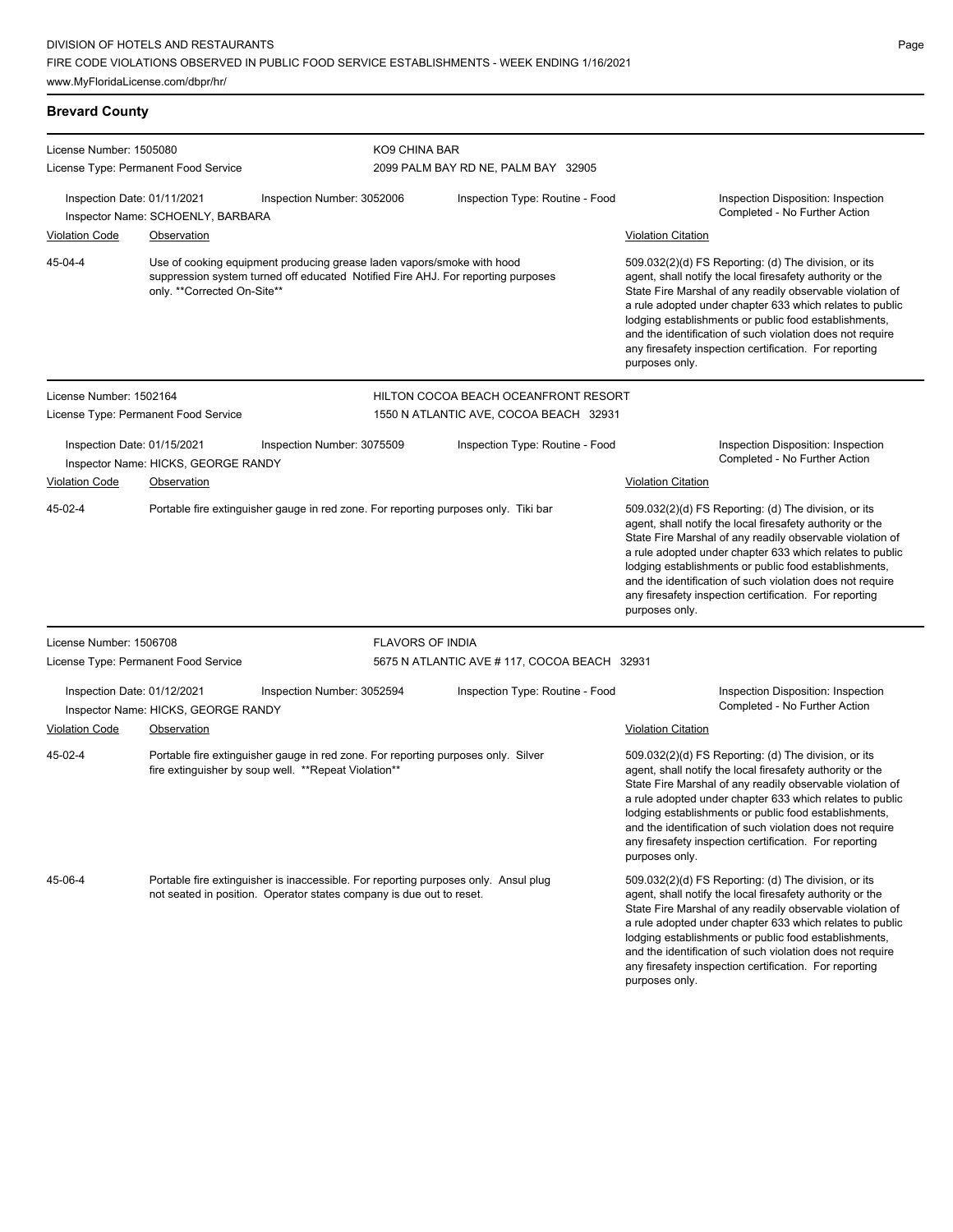### **Brevard County**

| License Number: 1505386                                                                                                       |                                      | <b>ASIAN GOURMET</b>                                                       |                                         |                                                                                                                                                                                                                                                                                                                                                                                                                                              |  |
|-------------------------------------------------------------------------------------------------------------------------------|--------------------------------------|----------------------------------------------------------------------------|-----------------------------------------|----------------------------------------------------------------------------------------------------------------------------------------------------------------------------------------------------------------------------------------------------------------------------------------------------------------------------------------------------------------------------------------------------------------------------------------------|--|
|                                                                                                                               | License Type: Permanent Food Service |                                                                            | 459 N HARBOR CITY BLVD, MELBOURNE 32935 |                                                                                                                                                                                                                                                                                                                                                                                                                                              |  |
| Inspection Date: 01/12/2021<br>Inspector Name: MITTEN, JAMES                                                                  |                                      | Inspection Number: 3050170                                                 | Inspection Type: Routine - Food         | Inspection Disposition: Inspection<br>Completed - No Further Action                                                                                                                                                                                                                                                                                                                                                                          |  |
| <b>Violation Code</b>                                                                                                         | Observation                          |                                                                            |                                         | <b>Violation Citation</b>                                                                                                                                                                                                                                                                                                                                                                                                                    |  |
| 45-02-4                                                                                                                       | Extinguisher in dishwasher area      | Portable fire extinguisher gauge in red zone. For reporting purposes only. |                                         | 509.032(2)(d) FS Reporting: (d) The division, or its<br>agent, shall notify the local firesafety authority or the<br>State Fire Marshal of any readily observable violation of<br>a rule adopted under chapter 633 which relates to public<br>lodging establishments or public food establishments,<br>and the identification of such violation does not require<br>any firesafety inspection certification. For reporting<br>purposes only. |  |
| License Number: 1506374                                                                                                       |                                      |                                                                            | SUMO JAPANESE RESTAURANT LLC            |                                                                                                                                                                                                                                                                                                                                                                                                                                              |  |
|                                                                                                                               | License Type: Permanent Food Service | 258 EAST EAU GALLIE BLVD, INDIAN HARBOUR BEACH 32937                       |                                         |                                                                                                                                                                                                                                                                                                                                                                                                                                              |  |
| Inspection Date: 01/11/2021<br>Inspector Name: HICKS, GEORGE RANDY                                                            |                                      | Inspection Number: 3023071<br>Inspection Type: Routine - Food              |                                         | Inspection Disposition: Inspection<br>Completed - No Further Action                                                                                                                                                                                                                                                                                                                                                                          |  |
| <b>Violation Code</b>                                                                                                         | Observation                          |                                                                            |                                         | <b>Violation Citation</b>                                                                                                                                                                                                                                                                                                                                                                                                                    |  |
| 47-03-4<br>Observed electrical wiring in disrepair. For reporting purposes only. Middle light<br>under hood hanging by wires. |                                      |                                                                            |                                         | 509.032(2)(d) FS Reporting: (d) The division, or its<br>agent, shall notify the local firesafety authority or the<br>State Fire Marshal of any readily observable violation of<br>a rule adopted under chapter 633 which relates to public<br>lodging establishments or public food establishments,<br>and the identification of such violation does not require<br>any firesafety inspection certification. For reporting<br>purposes only. |  |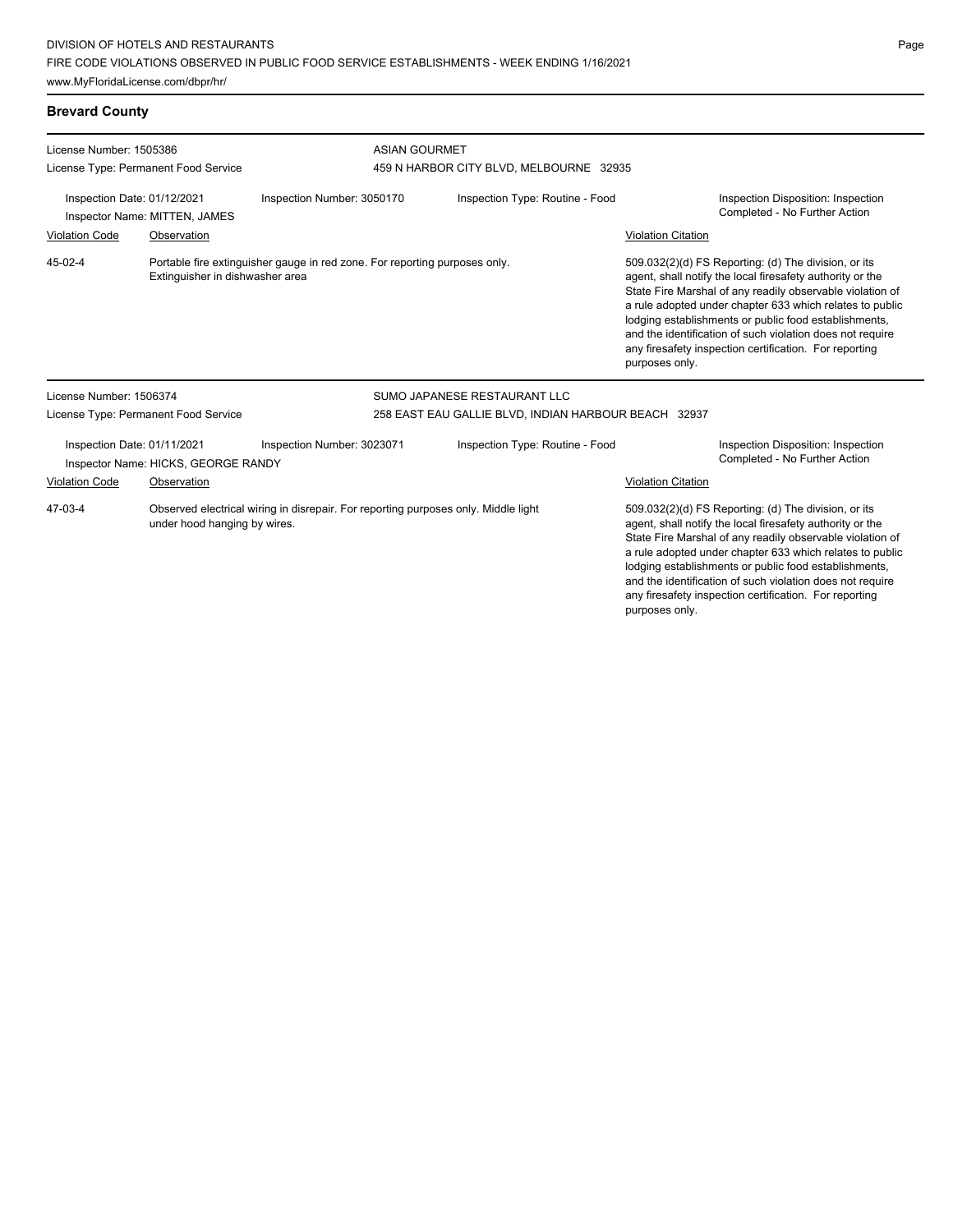### **Broward County**

| License Number: 1618965                                                                                                             |                                                                                                                                                                                                                                                                        | TACO BELL 20192                                                                 |                                                 |                                                                                                                                                                                                                                                                                                                                                                                                                                              |                                                                                                                                                                                                                                                                                                                                                                  |  |
|-------------------------------------------------------------------------------------------------------------------------------------|------------------------------------------------------------------------------------------------------------------------------------------------------------------------------------------------------------------------------------------------------------------------|---------------------------------------------------------------------------------|-------------------------------------------------|----------------------------------------------------------------------------------------------------------------------------------------------------------------------------------------------------------------------------------------------------------------------------------------------------------------------------------------------------------------------------------------------------------------------------------------------|------------------------------------------------------------------------------------------------------------------------------------------------------------------------------------------------------------------------------------------------------------------------------------------------------------------------------------------------------------------|--|
|                                                                                                                                     | License Type: Permanent Food Service                                                                                                                                                                                                                                   |                                                                                 | 6835 TAFT ST, HOLLYWOOD 33024                   |                                                                                                                                                                                                                                                                                                                                                                                                                                              |                                                                                                                                                                                                                                                                                                                                                                  |  |
| Inspection Date: 01/14/2021<br><b>Violation Code</b>                                                                                | Inspector Name: FEIGELES, MITCHELL<br>Observation                                                                                                                                                                                                                      | Inspection Number: 3047869                                                      | Inspection Type: Routine - Food                 | <b>Violation Citation</b>                                                                                                                                                                                                                                                                                                                                                                                                                    | Inspection Disposition: Inspection<br>Completed - No Further Action                                                                                                                                                                                                                                                                                              |  |
| 45-02-4                                                                                                                             | extinguisher is by office door.                                                                                                                                                                                                                                        | Portable fire extinguisher gauge in red zone. For reporting purposes only. Fire |                                                 | 509.032(2)(d) FS Reporting: (d) The division, or its<br>agent, shall notify the local firesafety authority or the<br>State Fire Marshal of any readily observable violation of                                                                                                                                                                                                                                                               |                                                                                                                                                                                                                                                                                                                                                                  |  |
|                                                                                                                                     |                                                                                                                                                                                                                                                                        |                                                                                 |                                                 |                                                                                                                                                                                                                                                                                                                                                                                                                                              | a rule adopted under chapter 633 which relates to public<br>lodging establishments or public food establishments,<br>and the identification of such violation does not require<br>any firesafety inspection certification. For reporting                                                                                                                         |  |
| License Number: 1623195                                                                                                             |                                                                                                                                                                                                                                                                        |                                                                                 | SUVICHE FT LAUDERDALE                           |                                                                                                                                                                                                                                                                                                                                                                                                                                              |                                                                                                                                                                                                                                                                                                                                                                  |  |
|                                                                                                                                     | License Type: Permanent Food Service                                                                                                                                                                                                                                   |                                                                                 | 401 E LAS OLAS BLVD #150, FORT LAUDERDALE 33301 |                                                                                                                                                                                                                                                                                                                                                                                                                                              |                                                                                                                                                                                                                                                                                                                                                                  |  |
| Inspection Date: 01/15/2021                                                                                                         | Inspector Name: BRANN, JUSTIN                                                                                                                                                                                                                                          | Inspection Number: 3047241                                                      | Inspection Type: Routine - Food                 | Inspection Disposition: Call Back -<br>Complied                                                                                                                                                                                                                                                                                                                                                                                              |                                                                                                                                                                                                                                                                                                                                                                  |  |
| <b>Violation Code</b>                                                                                                               | Observation                                                                                                                                                                                                                                                            |                                                                                 |                                                 | <b>Violation Citation</b>                                                                                                                                                                                                                                                                                                                                                                                                                    |                                                                                                                                                                                                                                                                                                                                                                  |  |
| 45-02-4                                                                                                                             | - From initial inspection : Portable fire extinguisher gauge in red zone. For<br>reporting purposes only.<br>By office. - From follow-up inspection 2021-01-15: Portable fire extinguisher<br>gauge in red zone. For reporting purposes only.<br>By office. **Time Ext |                                                                                 |                                                 | 509.032(2)(d) FS Reporting: (d) The division, or its<br>agent, shall notify the local firesafety authority or the<br>State Fire Marshal of any readily observable violation of<br>a rule adopted under chapter 633 which relates to public<br>lodging establishments or public food establishments,<br>and the identification of such violation does not require<br>any firesafety inspection certification. For reporting<br>purposes only. |                                                                                                                                                                                                                                                                                                                                                                  |  |
| 45-02-4                                                                                                                             | By office.                                                                                                                                                                                                                                                             | Portable fire extinguisher gauge in red zone. For reporting purposes only.      |                                                 | 509.032(2)(d) FS Reporting: (d) The division, or its<br>agent, shall notify the local firesafety authority or the<br>State Fire Marshal of any readily observable violation of<br>a rule adopted under chapter 633 which relates to public<br>lodging establishments or public food establishments,<br>and the identification of such violation does not require<br>any firesafety inspection certification. For reporting<br>purposes only. |                                                                                                                                                                                                                                                                                                                                                                  |  |
| License Number: 1625198                                                                                                             |                                                                                                                                                                                                                                                                        | <b>MZ FATTY'S</b>                                                               |                                                 |                                                                                                                                                                                                                                                                                                                                                                                                                                              |                                                                                                                                                                                                                                                                                                                                                                  |  |
|                                                                                                                                     | License Type: Permanent Food Service                                                                                                                                                                                                                                   |                                                                                 | 806 NW 14 AVENUE, FORT LAUDERDALE 33311         |                                                                                                                                                                                                                                                                                                                                                                                                                                              |                                                                                                                                                                                                                                                                                                                                                                  |  |
| Inspection Date: 01/14/2021                                                                                                         | Inspector Name: GRAY, ANTHONY                                                                                                                                                                                                                                          | Inspection Number: 3075083                                                      | Inspection Type: Food-Licensing Inspection      |                                                                                                                                                                                                                                                                                                                                                                                                                                              | Inspection Disposition: Inspection<br>Completed - No Further Action                                                                                                                                                                                                                                                                                              |  |
| <b>Violation Code</b>                                                                                                               | Observation                                                                                                                                                                                                                                                            |                                                                                 |                                                 | <b>Violation Citation</b>                                                                                                                                                                                                                                                                                                                                                                                                                    |                                                                                                                                                                                                                                                                                                                                                                  |  |
| 47-03-4<br>Observed electrical wiring in disrepair. For reporting purposes only.<br>-Observed a electrical box with exposed wiring. |                                                                                                                                                                                                                                                                        |                                                                                 |                                                 |                                                                                                                                                                                                                                                                                                                                                                                                                                              | 509.032(2)(d) FS Reporting: (d) The division, or its<br>agent, shall notify the local firesafety authority or the<br>State Fire Marshal of any readily observable violation of<br>a rule adopted under chapter 633 which relates to public<br>lodging establishments or public food establishments,<br>and the identification of such violation does not require |  |

any firesafety inspection certification. For reporting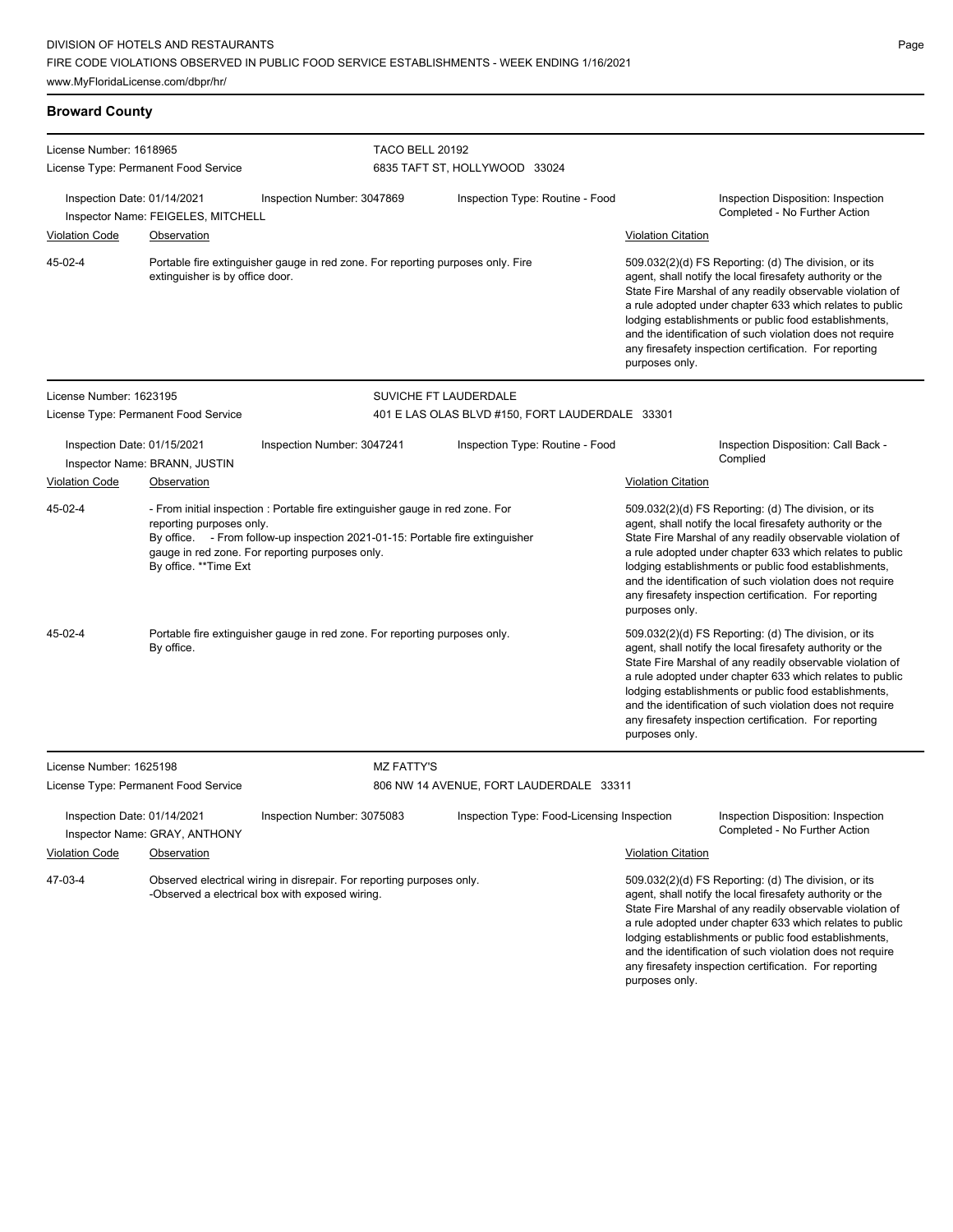### **Broward County**

| License Number: 1621143<br>License Type: Catering |                                     |                                                                                                                                      | UNDERGROUND KITCHEN LLC<br>4072 NE 5 TERR. OAKLAND PARK 33334 |                           |                                                                                                                                                                                                                                                                                                                                                                                                                            |  |
|---------------------------------------------------|-------------------------------------|--------------------------------------------------------------------------------------------------------------------------------------|---------------------------------------------------------------|---------------------------|----------------------------------------------------------------------------------------------------------------------------------------------------------------------------------------------------------------------------------------------------------------------------------------------------------------------------------------------------------------------------------------------------------------------------|--|
| Inspection Date: 01/13/2021                       | Inspector Name: BENJAMIN, ALEXANDER | Inspection Number: 1118076                                                                                                           | Inspection Type: Food-Licensing Inspection                    |                           | Inspection Disposition: Inspection<br>Completed - No Further Action                                                                                                                                                                                                                                                                                                                                                        |  |
| <b>Violation Code</b>                             | Observation                         |                                                                                                                                      |                                                               | <b>Violation Citation</b> |                                                                                                                                                                                                                                                                                                                                                                                                                            |  |
| $48 - 04 - 4$                                     |                                     | Propane tank (larger than 2.7 lb. water capacity/1 lb. gas capacity) located inside<br>of the building. For reporting purposes only. |                                                               |                           | 509.032(2)(d) FS Reporting: (d) The division, or its<br>agent, shall notify the local firesafety authority or the<br>State Fire Marshal of any readily observable violation of<br>a rule adopted under chapter 633 which relates to public<br>lodging establishments or public food establishments.<br>and the identification of such violation does not require<br>any firesafety inspection certification. For reporting |  |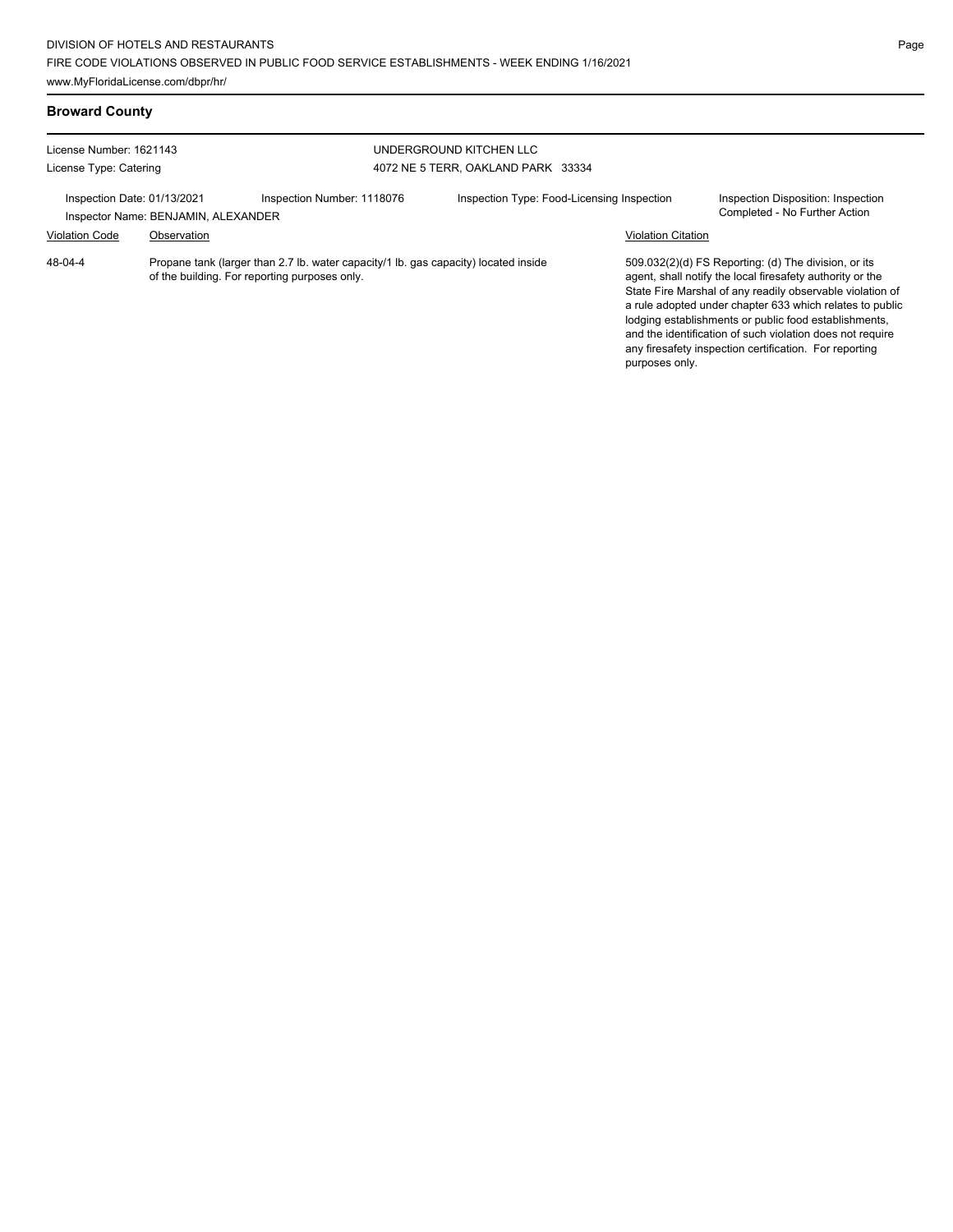### **Charlotte County**

| License Number: 1801964              |                                 |                                                                                                                                                                                | HOLIDAY INN EXPRESS & SUITES PUNTA GORDA |                                                                                                                                                                                                                                                                                                                                                                                                                                                                                                           |                                           |  |
|--------------------------------------|---------------------------------|--------------------------------------------------------------------------------------------------------------------------------------------------------------------------------|------------------------------------------|-----------------------------------------------------------------------------------------------------------------------------------------------------------------------------------------------------------------------------------------------------------------------------------------------------------------------------------------------------------------------------------------------------------------------------------------------------------------------------------------------------------|-------------------------------------------|--|
| License Type: Permanent Food Service |                                 |                                                                                                                                                                                | 9075 MAC DR, PUNTA GORDA 33950           |                                                                                                                                                                                                                                                                                                                                                                                                                                                                                                           |                                           |  |
| Inspection Date: 01/11/2021          | Inspector Name: SAYED, MOHAMMED | Inspection Number: 3025092                                                                                                                                                     | Inspection Type: Routine - Food          |                                                                                                                                                                                                                                                                                                                                                                                                                                                                                                           | Inspection Disposition: Warning<br>Issued |  |
| <b>Violation Code</b>                | Observation                     |                                                                                                                                                                                |                                          | <b>Violation Citation</b>                                                                                                                                                                                                                                                                                                                                                                                                                                                                                 |                                           |  |
| 48-01-5                              | 134468. Expiration: 08/17/2020  | No current insurance inspector boiler report or boiler certificate available for boiler.<br>For reporting purposes only. Observed expired boiler certificate. Jurisdiction No. |                                          | 61C-1.004(9) FAC Reporting: (9) Heating and ventilation<br>- The heating and ventilation system shall be kept in<br>good repair or be installed to maintain a minimum of 68<br>degrees Fahrenheit throughout the building. The<br>insurance inspector, is boiler report is required annually<br>for power boilers and high pressure/high temperature<br>boilers and biannually for low pressure steam or vapor<br>heating boilers and shall be posted in the boiler room.<br>For reporting purposes only. |                                           |  |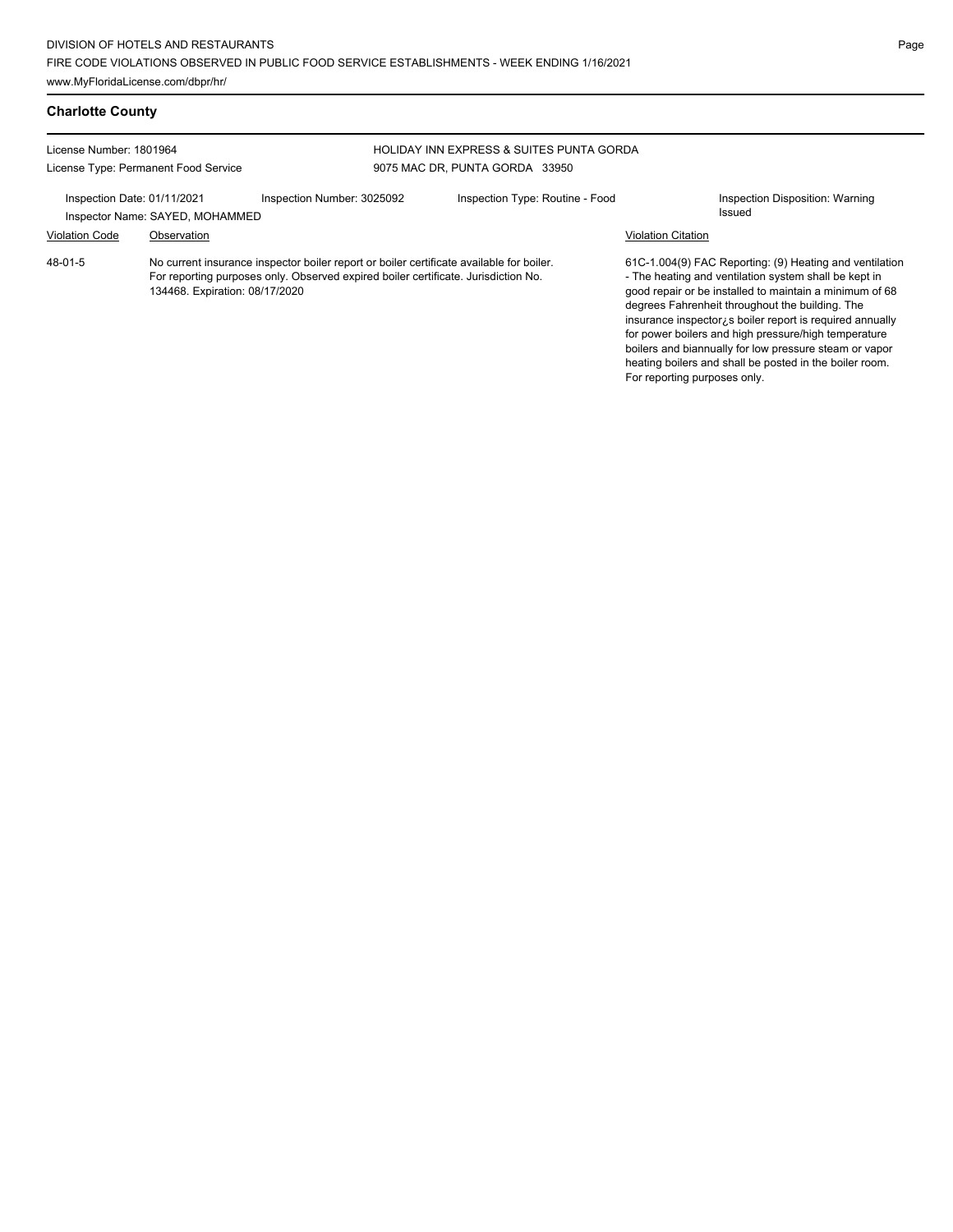### **Clay County**

| License Number: 2001144                                     |                                                                                                                                                                                                                                                                            | SONIC DRIVE IN #5411                                                                                                                      |                                             |                                                                                                                                                                                                                                                                                                                                                                                                                                              |
|-------------------------------------------------------------|----------------------------------------------------------------------------------------------------------------------------------------------------------------------------------------------------------------------------------------------------------------------------|-------------------------------------------------------------------------------------------------------------------------------------------|---------------------------------------------|----------------------------------------------------------------------------------------------------------------------------------------------------------------------------------------------------------------------------------------------------------------------------------------------------------------------------------------------------------------------------------------------------------------------------------------------|
|                                                             | License Type: Permanent Food Service                                                                                                                                                                                                                                       |                                                                                                                                           | 1801 TOWN CENTER BLVD, FLEMING ISLAND 32003 |                                                                                                                                                                                                                                                                                                                                                                                                                                              |
| Inspection Date: 01/11/2021<br>Inspector Name: BIAVA, GRANT |                                                                                                                                                                                                                                                                            | Inspection Number: 3052696                                                                                                                | Inspection Type: Routine - Food             | Inspection Disposition: Inspection<br>Completed - No Further Action                                                                                                                                                                                                                                                                                                                                                                          |
| <b>Violation Code</b>                                       | Observation                                                                                                                                                                                                                                                                |                                                                                                                                           |                                             | <b>Violation Citation</b>                                                                                                                                                                                                                                                                                                                                                                                                                    |
| 45-02-4                                                     |                                                                                                                                                                                                                                                                            | Portable fire extinguisher gauge in red zone. For reporting purposes only.<br>Extinguisher across from walk in cooler, gauge in red zone. |                                             | 509.032(2)(d) FS Reporting: (d) The division, or its<br>agent, shall notify the local firesafety authority or the<br>State Fire Marshal of any readily observable violation of<br>a rule adopted under chapter 633 which relates to public<br>lodging establishments or public food establishments,<br>and the identification of such violation does not require<br>any firesafety inspection certification. For reporting<br>purposes only. |
| License Number: 2000840                                     |                                                                                                                                                                                                                                                                            | <b>EL PEGAO</b>                                                                                                                           |                                             |                                                                                                                                                                                                                                                                                                                                                                                                                                              |
|                                                             | License Type: Permanent Food Service                                                                                                                                                                                                                                       |                                                                                                                                           | 2177 KINGSLEY AVE STE 13, ORANGE PARK 32073 |                                                                                                                                                                                                                                                                                                                                                                                                                                              |
| Inspection Date: 01/13/2021<br>Inspector Name: BIAVA, GRANT |                                                                                                                                                                                                                                                                            | Inspection Number: 3058282                                                                                                                | Inspection Type: Routine - Food             | Inspection Disposition: Warning<br><b>Issued</b>                                                                                                                                                                                                                                                                                                                                                                                             |
| Violation Code                                              | Observation                                                                                                                                                                                                                                                                |                                                                                                                                           |                                             | <b>Violation Citation</b>                                                                                                                                                                                                                                                                                                                                                                                                                    |
| 45-02-4                                                     | Fire extinguisher gauge in red zone. For reporting purposes only.<br>Per employee when the hood system was being cleaned the previous day the<br>maintenance staff set off the fire suppression system, thus the tank for the hood<br>system is now in the red zone.       |                                                                                                                                           |                                             | 509.032(2)(d) FS Reporting: (d) The division, or its<br>agent, shall notify the local firesafety authority or the<br>State Fire Marshal of any readily observable violation of<br>a rule adopted under chapter 633 which relates to public<br>lodging establishments or public food establishments,<br>and the identification of such violation does not require<br>any firesafety inspection certification. For reporting<br>purposes only. |
| 45-04-4                                                     | Use of cooking equipment producing grease laden vapors/smoke.For reporting<br>purposes only.<br>Per employee the fire suppression system for the hood system was set off by the<br>maintenance staff during routine cleaning. Establishment using a small fryer for<br>COO |                                                                                                                                           |                                             | 509.032(2)(d) FS Reporting: (d) The division, or its<br>agent, shall notify the local firesafety authority or the<br>State Fire Marshal of any readily observable violation of<br>a rule adopted under chapter 633 which relates to public<br>lodging establishments or public food establishments,<br>and the identification of such violation does not require<br>any firesafety inspection certification. For reporting                   |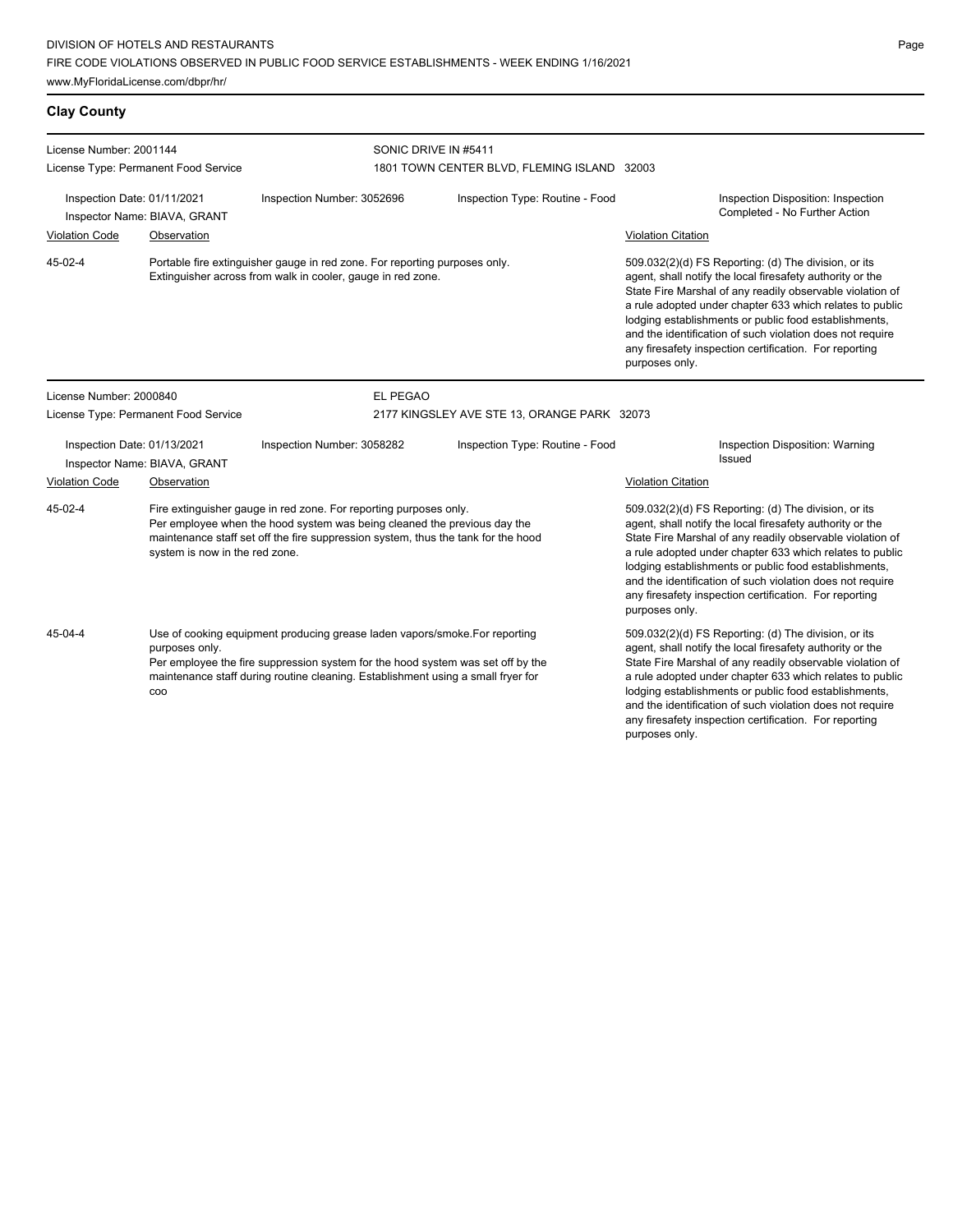# **Dade County**

| License Number: 2317304              |                                                                                                                                                                                                                        |                                                                                                                                                                                                                                         | LA LECHONERA CUBANA                                                                                                                                                                                                                                                                                                                                                                                                                          |                                                                                                                                                                                                                                                                                                                                                                                                                                              |
|--------------------------------------|------------------------------------------------------------------------------------------------------------------------------------------------------------------------------------------------------------------------|-----------------------------------------------------------------------------------------------------------------------------------------------------------------------------------------------------------------------------------------|----------------------------------------------------------------------------------------------------------------------------------------------------------------------------------------------------------------------------------------------------------------------------------------------------------------------------------------------------------------------------------------------------------------------------------------------|----------------------------------------------------------------------------------------------------------------------------------------------------------------------------------------------------------------------------------------------------------------------------------------------------------------------------------------------------------------------------------------------------------------------------------------------|
|                                      | License Type: Permanent Food Service                                                                                                                                                                                   |                                                                                                                                                                                                                                         | 701 W 27 ST, HIALEAH 33010                                                                                                                                                                                                                                                                                                                                                                                                                   |                                                                                                                                                                                                                                                                                                                                                                                                                                              |
| Inspection Date: 01/14/2021          | Inspector Name: PRIETO, EDGAR                                                                                                                                                                                          | Inspection Number: 3052735                                                                                                                                                                                                              | Inspection Type: Routine - Food                                                                                                                                                                                                                                                                                                                                                                                                              | <b>Inspection Disposition: Administrative</b><br>complaint recommended                                                                                                                                                                                                                                                                                                                                                                       |
| <b>Violation Code</b>                | <b>Observation</b>                                                                                                                                                                                                     |                                                                                                                                                                                                                                         |                                                                                                                                                                                                                                                                                                                                                                                                                                              | <b>Violation Citation</b>                                                                                                                                                                                                                                                                                                                                                                                                                    |
| 48-04-4                              | Propane tank (larger than 2.7 lb. water capacity/1 lb. gas capacity) located inside<br>of the building. For reporting purposes only. Observed 4 LP tanks next to the<br>steam table at the front counter counter area. |                                                                                                                                                                                                                                         | 509.032(2)(d) FS Reporting: (d) The division, or its<br>agent, shall notify the local firesafety authority or the<br>State Fire Marshal of any readily observable violation of<br>a rule adopted under chapter 633 which relates to public<br>lodging establishments or public food establishments,<br>and the identification of such violation does not require<br>any firesafety inspection certification. For reporting<br>purposes only. |                                                                                                                                                                                                                                                                                                                                                                                                                                              |
| License Number: 2330560              |                                                                                                                                                                                                                        |                                                                                                                                                                                                                                         | EL RIO LINDO CAFE CORP                                                                                                                                                                                                                                                                                                                                                                                                                       |                                                                                                                                                                                                                                                                                                                                                                                                                                              |
|                                      | License Type: Permanent Food Service                                                                                                                                                                                   |                                                                                                                                                                                                                                         | 641 SW 12TH AVENUE, MIAMI 33130                                                                                                                                                                                                                                                                                                                                                                                                              |                                                                                                                                                                                                                                                                                                                                                                                                                                              |
| Inspection Date: 01/15/2021          | Inspector Name: GARCIA, B OSCAR                                                                                                                                                                                        | Inspection Number: 3053043                                                                                                                                                                                                              | Inspection Type: Routine - Food                                                                                                                                                                                                                                                                                                                                                                                                              | Inspection Disposition: Warning<br>Issued                                                                                                                                                                                                                                                                                                                                                                                                    |
| <b>Violation Code</b>                | Observation                                                                                                                                                                                                            |                                                                                                                                                                                                                                         |                                                                                                                                                                                                                                                                                                                                                                                                                                              | <b>Violation Citation</b>                                                                                                                                                                                                                                                                                                                                                                                                                    |
| 45-04-4                              | Observed 2 Portable fryer is                                                                                                                                                                                           | Use of cooking equipment producing grease laden vapors/smoke with no hood<br>suppression system installed. Notified Fire AHJ. For reporting purposes only.<br>Observed fryers not under the hood. Observed 2 fryers not under the hood. |                                                                                                                                                                                                                                                                                                                                                                                                                                              | 509.032(2)(d) FS Reporting: (d) The division, or its<br>agent, shall notify the local firesafety authority or the<br>State Fire Marshal of any readily observable violation of<br>a rule adopted under chapter 633 which relates to public<br>lodging establishments or public food establishments,<br>and the identification of such violation does not require<br>any firesafety inspection certification. For reporting<br>purposes only. |
| License Number: 2334647              |                                                                                                                                                                                                                        |                                                                                                                                                                                                                                         | LAVASCA DELICATESSEN INC                                                                                                                                                                                                                                                                                                                                                                                                                     |                                                                                                                                                                                                                                                                                                                                                                                                                                              |
| License Type: Permanent Food Service |                                                                                                                                                                                                                        |                                                                                                                                                                                                                                         | 3407 SW 8TH STREET, MIAMI 33135                                                                                                                                                                                                                                                                                                                                                                                                              |                                                                                                                                                                                                                                                                                                                                                                                                                                              |
| Inspection Date: 01/12/2021          | Inspector Name: GARCIA, B OSCAR                                                                                                                                                                                        | Inspection Number: 3054871                                                                                                                                                                                                              | Inspection Type: Routine - Food                                                                                                                                                                                                                                                                                                                                                                                                              | Inspection Disposition: Inspection<br>Completed - No Further Action                                                                                                                                                                                                                                                                                                                                                                          |
| <b>Violation Code</b>                | <b>Observation</b>                                                                                                                                                                                                     |                                                                                                                                                                                                                                         |                                                                                                                                                                                                                                                                                                                                                                                                                                              | <b>Violation Citation</b>                                                                                                                                                                                                                                                                                                                                                                                                                    |
| 45-04-4                              | only.                                                                                                                                                                                                                  | no hood suppression system installed. Notified Fire AHJ. For reporting purposes                                                                                                                                                         |                                                                                                                                                                                                                                                                                                                                                                                                                                              | 509.032(2)(d) FS Reporting: (d) The division, or its<br>agent, shall notify the local firesafety authority or the<br>State Fire Marshal of any readily observable violation of<br>a rule adopted under chapter 633 which relates to public<br>lodging establishments or public food establishments<br>and the identification of such violation does not require<br>any firesafety inspection certification. For reporting<br>purposes only.  |
| License Number: 2332535              |                                                                                                                                                                                                                        | <b>VIA EMILIA</b>                                                                                                                                                                                                                       |                                                                                                                                                                                                                                                                                                                                                                                                                                              |                                                                                                                                                                                                                                                                                                                                                                                                                                              |
|                                      | License Type: Permanent Food Service                                                                                                                                                                                   |                                                                                                                                                                                                                                         | 1120 15 ST, MIAMI BEACH 33139                                                                                                                                                                                                                                                                                                                                                                                                                |                                                                                                                                                                                                                                                                                                                                                                                                                                              |
| Inspection Date: 01/15/2021          | Inspector Name: ELDER, AUDREY                                                                                                                                                                                          | Inspection Number: 3006866                                                                                                                                                                                                              | Inspection Type: Routine - Food                                                                                                                                                                                                                                                                                                                                                                                                              | Inspection Disposition: Warning<br>Issued                                                                                                                                                                                                                                                                                                                                                                                                    |
| <b>Violation Code</b>                | Observation                                                                                                                                                                                                            |                                                                                                                                                                                                                                         |                                                                                                                                                                                                                                                                                                                                                                                                                                              | <b>Violation Citation</b>                                                                                                                                                                                                                                                                                                                                                                                                                    |
| 46-01-4                              | Located at back storage area.                                                                                                                                                                                          | Marked exit/path to marked exit blocked. For reporting purposes only.                                                                                                                                                                   |                                                                                                                                                                                                                                                                                                                                                                                                                                              | 61C-1.004(9) FAC: (9 Reporting: Means of access,<br>including entrances, halls, and stairways, must permit<br>unobstructed travel at all times and shall be clean,<br>ventilated and well-lighted day and night. Hall and stair<br>runners shall be kept in good condition. Railways, as<br>defined in 61C-1.001(23), F.A.C., shall be installed on<br>all stairways and around all porches and steps. For<br>reporting purposes only.       |

L,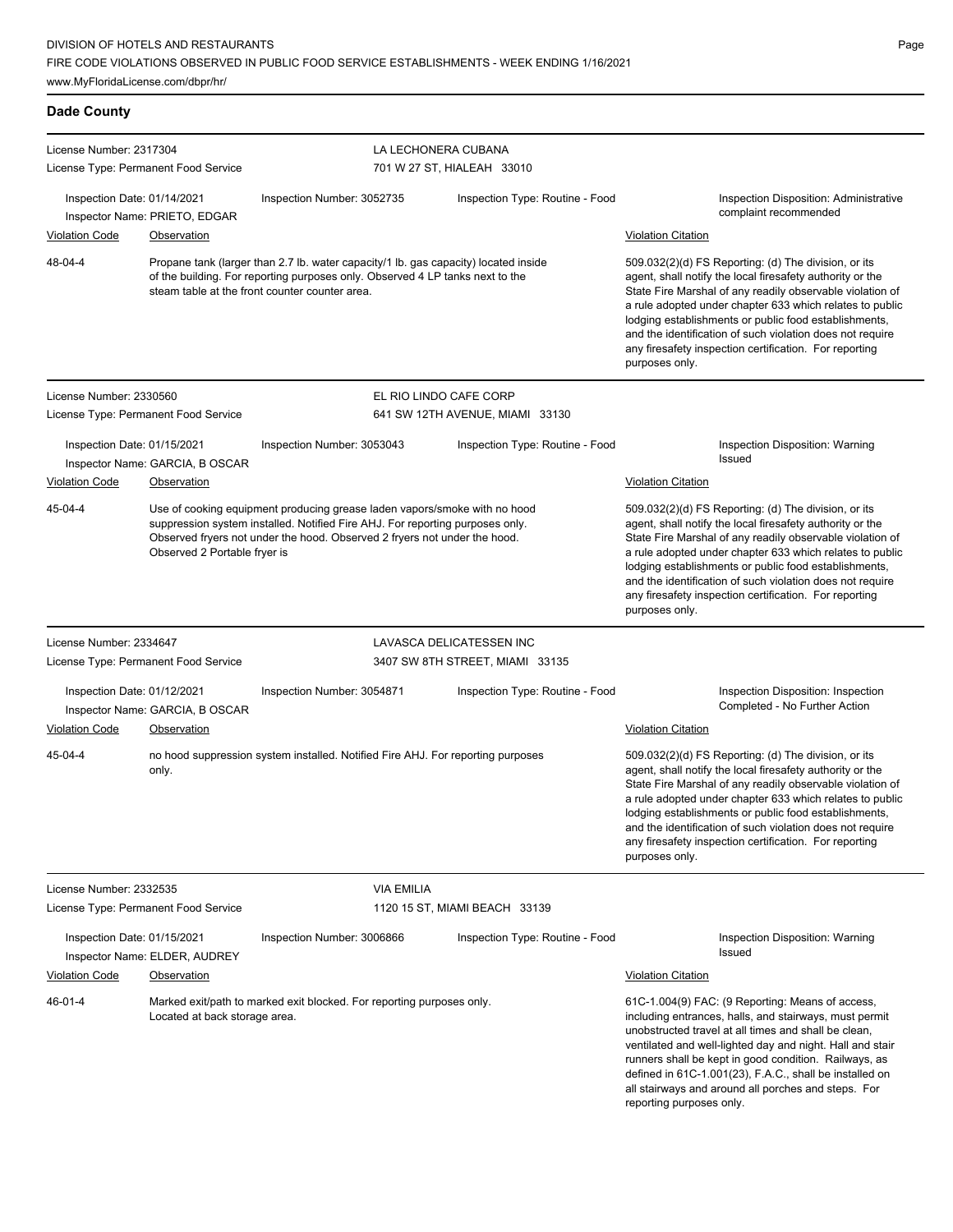# **Dade County**

| License Number: 2318247                                                                                                                   |                                                                                                                                                                                |                            | POPEYES CHICKEN & BISCUITS #9                                                                                                                                                                                                                                                                                                                                    |                                                                                                                                                                                                                                                                                                                                                                                                                                        |  |  |
|-------------------------------------------------------------------------------------------------------------------------------------------|--------------------------------------------------------------------------------------------------------------------------------------------------------------------------------|----------------------------|------------------------------------------------------------------------------------------------------------------------------------------------------------------------------------------------------------------------------------------------------------------------------------------------------------------------------------------------------------------|----------------------------------------------------------------------------------------------------------------------------------------------------------------------------------------------------------------------------------------------------------------------------------------------------------------------------------------------------------------------------------------------------------------------------------------|--|--|
|                                                                                                                                           | License Type: Permanent Food Service                                                                                                                                           |                            | 20690 NW 2 AVE, NORTH MIAMI 33169-2509                                                                                                                                                                                                                                                                                                                           |                                                                                                                                                                                                                                                                                                                                                                                                                                        |  |  |
| Inspection Date: 01/11/2021<br>Inspector Name: STUBBS, CHRISTINE                                                                          |                                                                                                                                                                                | Inspection Number: 3001645 | Inspection Type: Routine - Food                                                                                                                                                                                                                                                                                                                                  | Inspection Disposition: Inspection<br>Completed - No Further Action                                                                                                                                                                                                                                                                                                                                                                    |  |  |
| <b>Violation Code</b>                                                                                                                     | Observation                                                                                                                                                                    |                            |                                                                                                                                                                                                                                                                                                                                                                  | <b>Violation Citation</b>                                                                                                                                                                                                                                                                                                                                                                                                              |  |  |
| 46-01-4                                                                                                                                   | Marked exit/path to marked exit blocked. For reporting purposes only. Observed<br>garbage can and boxes blocking marked exit. Employee removed items.<br>**Corrected On-Site** |                            |                                                                                                                                                                                                                                                                                                                                                                  | 61C-1.004(9) FAC: (9 Reporting: Means of access,<br>including entrances, halls, and stairways, must permit<br>unobstructed travel at all times and shall be clean.<br>ventilated and well-lighted day and night. Hall and stair<br>runners shall be kept in good condition. Railways, as<br>defined in 61C-1.001(23), F.A.C., shall be installed on<br>all stairways and around all porches and steps. For<br>reporting purposes only. |  |  |
| License Number: 2334621                                                                                                                   |                                                                                                                                                                                |                            | HURRICANE GRILL & WINGS OF KENDALL                                                                                                                                                                                                                                                                                                                               |                                                                                                                                                                                                                                                                                                                                                                                                                                        |  |  |
|                                                                                                                                           | License Type: Permanent Food Service                                                                                                                                           |                            | 15500 SW 88 STREET, MIAMI 33196                                                                                                                                                                                                                                                                                                                                  |                                                                                                                                                                                                                                                                                                                                                                                                                                        |  |  |
| Inspection Date: 01/11/2021                                                                                                               | Inspector Name: ELDER, AUDREY                                                                                                                                                  | Inspection Number: 3062689 | Inspection Type: Routine - Food                                                                                                                                                                                                                                                                                                                                  | Inspection Disposition: Inspection<br>Completed - No Further Action                                                                                                                                                                                                                                                                                                                                                                    |  |  |
| <b>Violation Code</b>                                                                                                                     | Observation                                                                                                                                                                    |                            |                                                                                                                                                                                                                                                                                                                                                                  | Violation Citation                                                                                                                                                                                                                                                                                                                                                                                                                     |  |  |
| 45-02-4<br>Portable fire extinguisher gauge in red zone. For reporting purposes only.<br>Located near kitchen entrance near dish machine. |                                                                                                                                                                                |                            | 509.032(2)(d) FS Reporting: (d) The division, or its<br>agent, shall notify the local firesafety authority or the<br>State Fire Marshal of any readily observable violation of<br>a rule adopted under chapter 633 which relates to public<br>lodging establishments or public food establishments,<br>and the identification of such violation does not require |                                                                                                                                                                                                                                                                                                                                                                                                                                        |  |  |

any firesafety inspection certification. For reporting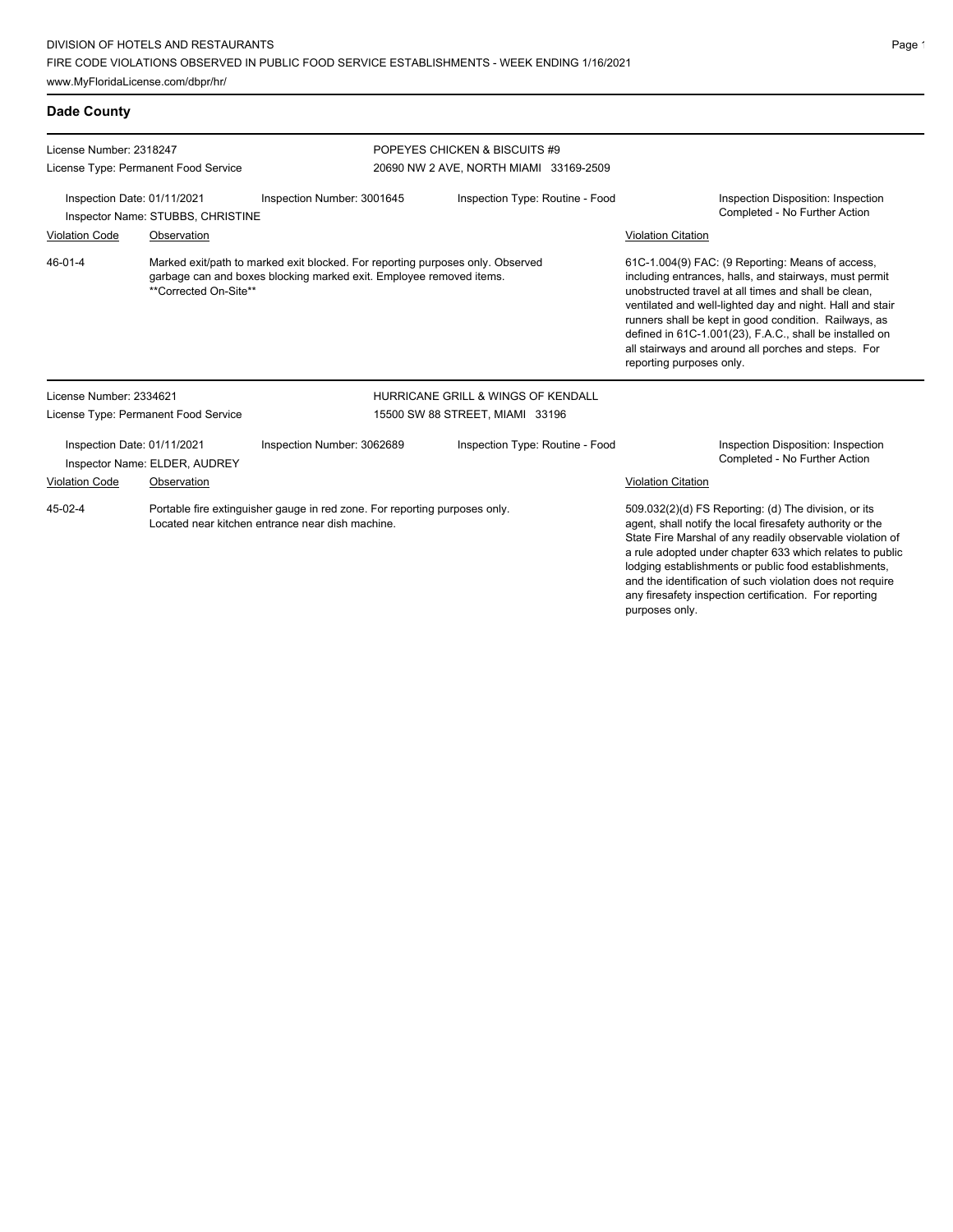# **Duval County**

| License Number: 2607565                                        |                                                                                                                                                                                                                          |                            | DESERT RIDER SANDWICH SHOP           |                           |                                                                                                                                                                                                                                                                                                                                                                  |  |
|----------------------------------------------------------------|--------------------------------------------------------------------------------------------------------------------------------------------------------------------------------------------------------------------------|----------------------------|--------------------------------------|---------------------------|------------------------------------------------------------------------------------------------------------------------------------------------------------------------------------------------------------------------------------------------------------------------------------------------------------------------------------------------------------------|--|
|                                                                | License Type: Permanent Food Service                                                                                                                                                                                     |                            | 217 HOGAN ST, JACKSONVILLE 322024201 |                           |                                                                                                                                                                                                                                                                                                                                                                  |  |
| Inspection Date: 01/13/2021<br>Inspector Name: YOUNG, JENNIFER |                                                                                                                                                                                                                          | Inspection Number: 3037117 | Inspection Type: Routine - Food      |                           | Inspection Disposition: Inspection<br>Completed - No Further Action                                                                                                                                                                                                                                                                                              |  |
| <b>Violation Code</b>                                          | Observation                                                                                                                                                                                                              |                            |                                      | <b>Violation Citation</b> |                                                                                                                                                                                                                                                                                                                                                                  |  |
| 45-04-4                                                        | Use of cooking equipment producing grease laden vapors/smoke with no hood<br>suppression system installed. Notified Fire AHJ. For reporting purposes only.<br>Fried eggs in pan on cooks line no hood suppression system |                            |                                      |                           | 509.032(2)(d) FS Reporting: (d) The division, or its<br>agent, shall notify the local firesafety authority or the<br>State Fire Marshal of any readily observable violation of<br>a rule adopted under chapter 633 which relates to public<br>lodging establishments or public food establishments,<br>and the identification of such violation does not require |  |

any firesafety inspection certification. For reporting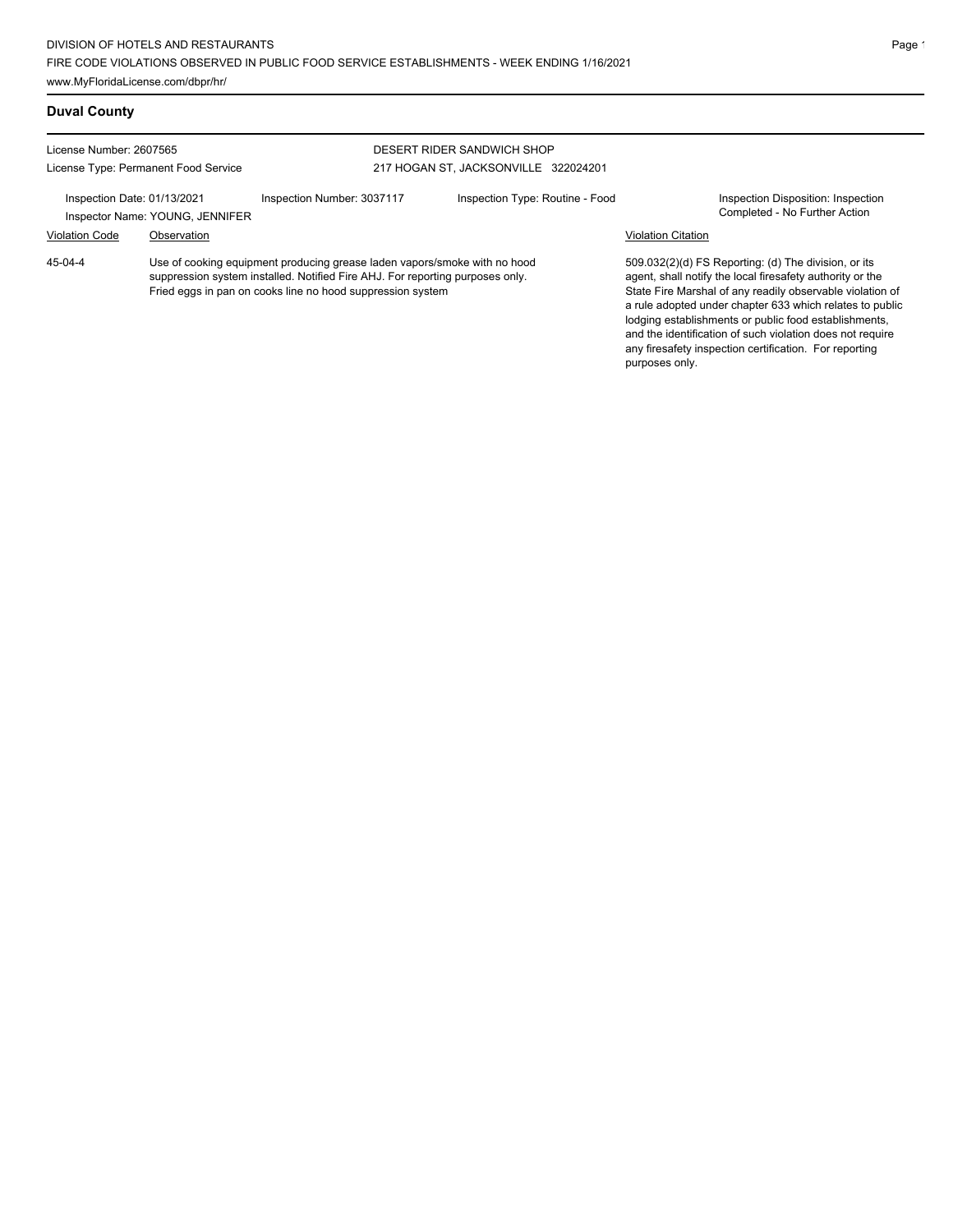### **Gilchrist County**

| License Number: 3100107<br>License Type: Permanent Food Service                               |                                                                                                                                         | <b>BURGER SPOT</b><br>204 W WADE STREET. TRENTON 32693 |                                 |  |                                                                 |                                                                                                                                                                                                                                                                                                                                                                                                                            |
|-----------------------------------------------------------------------------------------------|-----------------------------------------------------------------------------------------------------------------------------------------|--------------------------------------------------------|---------------------------------|--|-----------------------------------------------------------------|----------------------------------------------------------------------------------------------------------------------------------------------------------------------------------------------------------------------------------------------------------------------------------------------------------------------------------------------------------------------------------------------------------------------------|
| Inspection Number: 3037364<br>Inspection Date: 01/15/2021<br>Inspector Name: BAILEY, KIMBERLY |                                                                                                                                         |                                                        | Inspection Type: Routine - Food |  | Inspection Disposition: Administrative<br>complaint recommended |                                                                                                                                                                                                                                                                                                                                                                                                                            |
| <b>Violation Code</b>                                                                         | Observation                                                                                                                             |                                                        |                                 |  | <b>Violation Citation</b>                                       |                                                                                                                                                                                                                                                                                                                                                                                                                            |
| 45-02-4                                                                                       | Portable fire extinguisher gauge in red zone. For reporting purposes only.<br>Big extinguisher on wall in kitchen. **Repeat Violation** |                                                        |                                 |  |                                                                 | 509.032(2)(d) FS Reporting: (d) The division, or its<br>agent, shall notify the local firesafety authority or the<br>State Fire Marshal of any readily observable violation of<br>a rule adopted under chapter 633 which relates to public<br>lodging establishments or public food establishments.<br>and the identification of such violation does not require<br>any firesafety inspection certification. For reporting |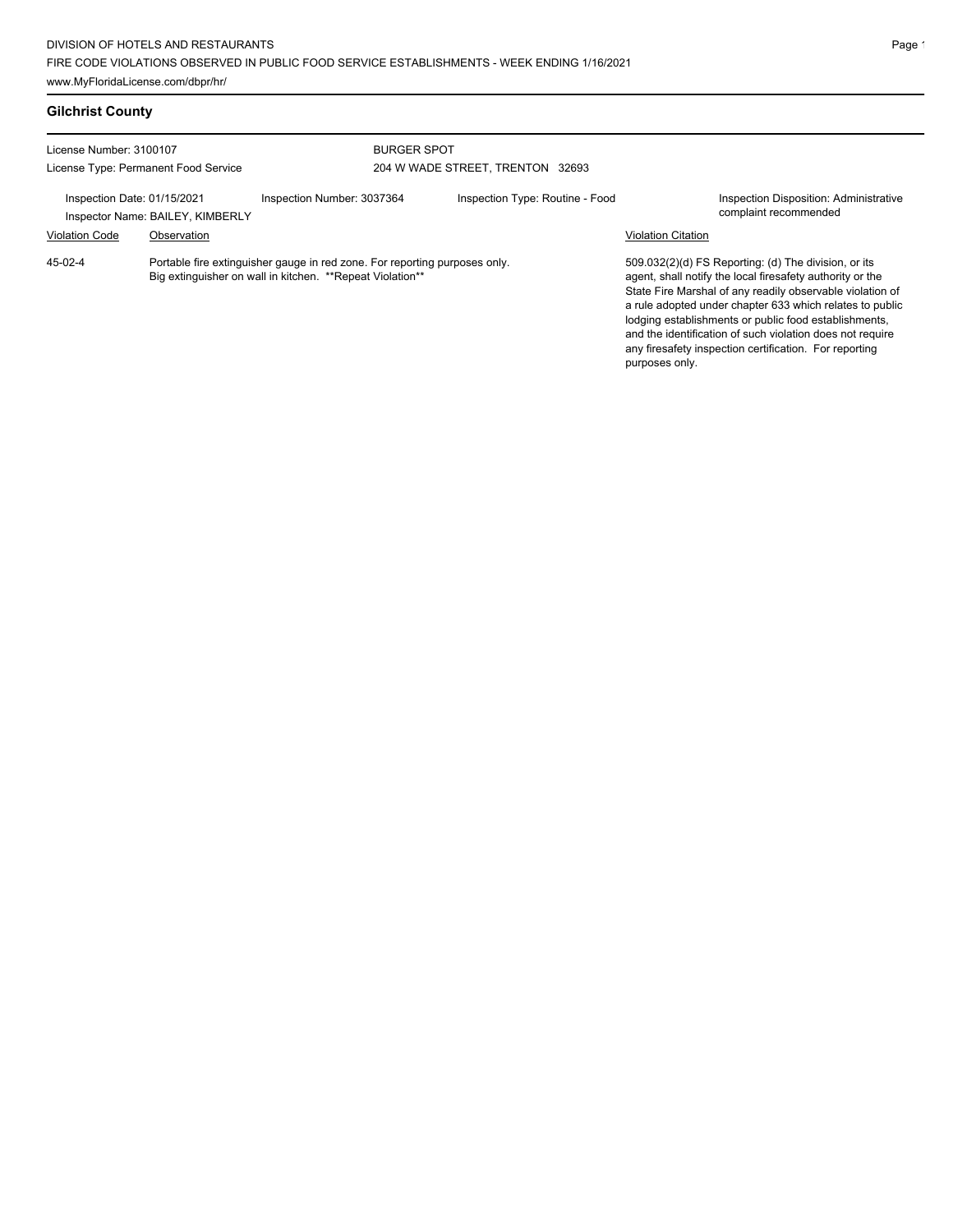# **Hillsborough County**

| License Number: 3916033                                    |                                                                                                                                                                                                                             |                            | RICKY'S SPORTS BAR AND GRILL      |                           |                                                                                                                                                                                                                                                                                                                                                                  |  |  |
|------------------------------------------------------------|-----------------------------------------------------------------------------------------------------------------------------------------------------------------------------------------------------------------------------|----------------------------|-----------------------------------|---------------------------|------------------------------------------------------------------------------------------------------------------------------------------------------------------------------------------------------------------------------------------------------------------------------------------------------------------------------------------------------------------|--|--|
| License Type: Permanent Food Service                       |                                                                                                                                                                                                                             |                            | 6520 N US HWY, APOLLO BEACH 33572 |                           |                                                                                                                                                                                                                                                                                                                                                                  |  |  |
| Inspection Date: 01/15/2021<br>Inspector Name: KOWAL, KYLE |                                                                                                                                                                                                                             | Inspection Number: 3070961 | Inspection Type: Routine - Food   |                           | Inspection Disposition: Inspection<br>Completed - No Further Action                                                                                                                                                                                                                                                                                              |  |  |
| <b>Violation Code</b>                                      | Observation                                                                                                                                                                                                                 |                            |                                   | <b>Violation Citation</b> |                                                                                                                                                                                                                                                                                                                                                                  |  |  |
| $45-02-4$                                                  | Portable fire extinguisher gauge in red zone. For reporting purposes only. All<br>portable fire extinquishers empty. Operator has contacted Cintas and they are<br>being refilled later today. ** Corrective Action Taken** |                            |                                   |                           | 509.032(2)(d) FS Reporting: (d) The division, or its<br>agent, shall notify the local firesafety authority or the<br>State Fire Marshal of any readily observable violation of<br>a rule adopted under chapter 633 which relates to public<br>lodging establishments or public food establishments,<br>and the identification of such violation does not require |  |  |

any firesafety inspection certification. For reporting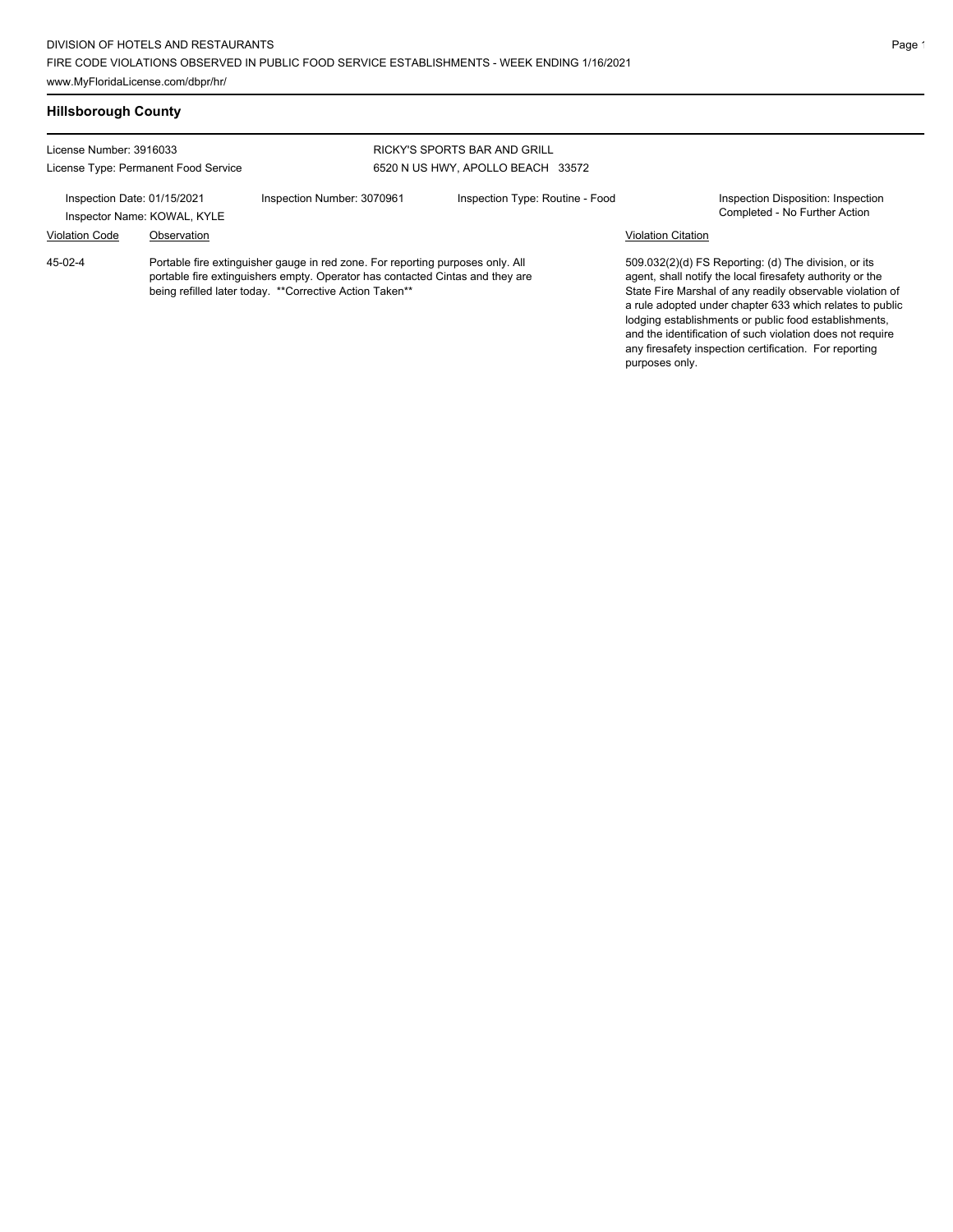# **Levy County**

| License Number: 4850072<br>License Type: Mobile Food Dispensing Vehicle                   |                                       |                                                                     | FAT G'S BBQ & CATERING<br>907 E NOBLE AVE, WILLISTON 32696 |  |  |                                                                     |                                                                                                                                                                                                                                                                                                                                                                                                                            |
|-------------------------------------------------------------------------------------------|---------------------------------------|---------------------------------------------------------------------|------------------------------------------------------------|--|--|---------------------------------------------------------------------|----------------------------------------------------------------------------------------------------------------------------------------------------------------------------------------------------------------------------------------------------------------------------------------------------------------------------------------------------------------------------------------------------------------------------|
| Inspection Date: 01/12/2021<br>Inspection Number: 1233965<br>Inspector Name: CASEY, KEITH |                                       |                                                                     | Inspection Type: Food-Licensing Inspection                 |  |  | Inspection Disposition: Inspection<br>Completed - No Further Action |                                                                                                                                                                                                                                                                                                                                                                                                                            |
| <b>Violation Code</b>                                                                     | Observation                           |                                                                     |                                                            |  |  | <b>Violation Citation</b>                                           |                                                                                                                                                                                                                                                                                                                                                                                                                            |
| $45 - 01 - 4$                                                                             | Observed lack of a fire extinguisher. | No portable fire extinguisher present. For reporting purposes only. |                                                            |  |  |                                                                     | 509.032(2)(d) FS Reporting: (d) The division, or its<br>agent, shall notify the local firesafety authority or the<br>State Fire Marshal of any readily observable violation of<br>a rule adopted under chapter 633 which relates to public<br>lodging establishments or public food establishments.<br>and the identification of such violation does not require<br>any firesafety inspection certification. For reporting |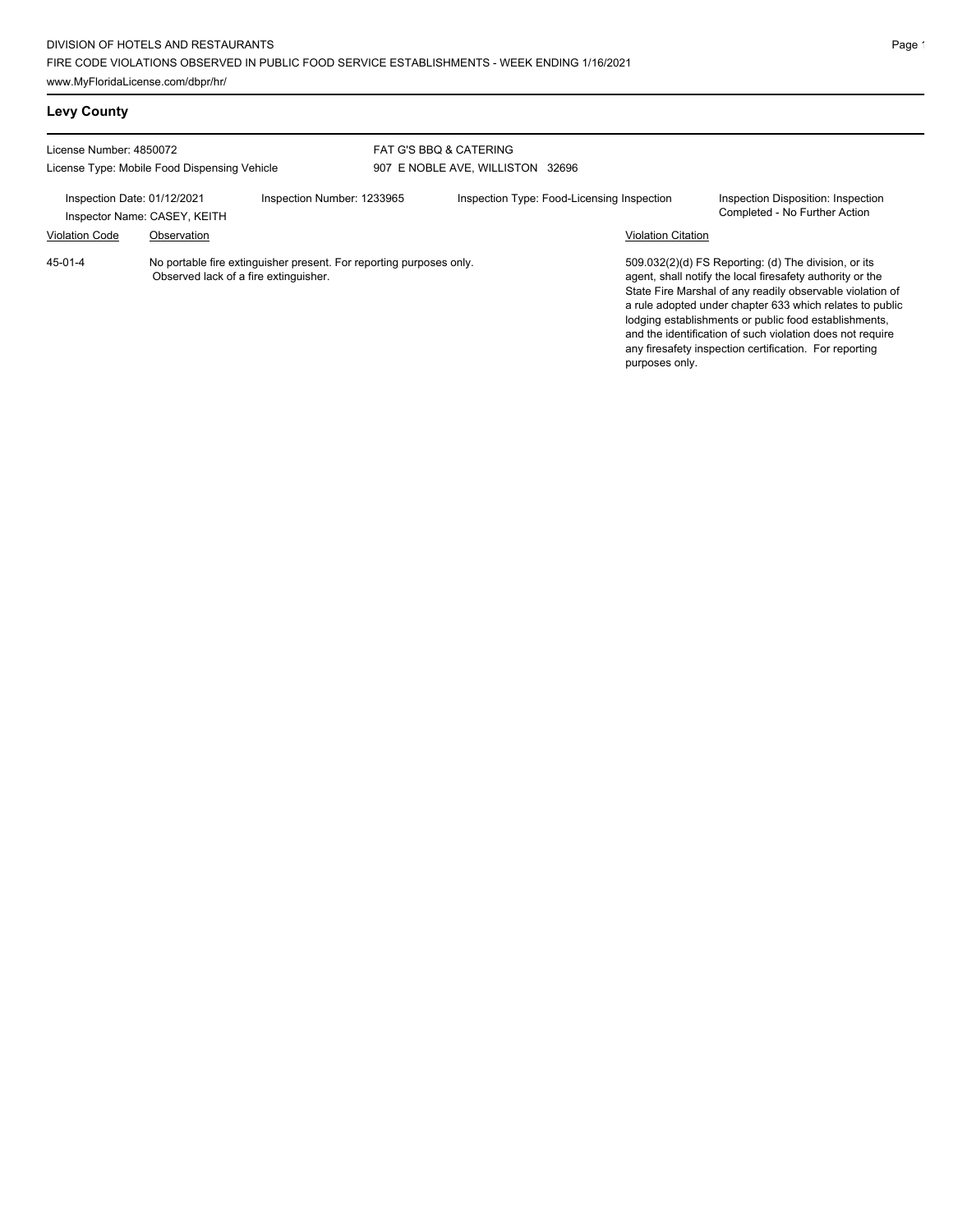# **Martin County**

| License Number: 5301739<br>License Type: Permanent Food Service |                                                                                                                                                                                                                                                         |                                                                                    | MR GYRO'S GREEK AND MEDITERRANEAN GRILL<br>2383 SE FEDERAL HWY, STUART 34994 |                                                                                                                                                                                                                                                                                                                                                                                                                                              |                           |                                                                                                                                                                                                                                                                                                                                                                                                                            |  |
|-----------------------------------------------------------------|---------------------------------------------------------------------------------------------------------------------------------------------------------------------------------------------------------------------------------------------------------|------------------------------------------------------------------------------------|------------------------------------------------------------------------------|----------------------------------------------------------------------------------------------------------------------------------------------------------------------------------------------------------------------------------------------------------------------------------------------------------------------------------------------------------------------------------------------------------------------------------------------|---------------------------|----------------------------------------------------------------------------------------------------------------------------------------------------------------------------------------------------------------------------------------------------------------------------------------------------------------------------------------------------------------------------------------------------------------------------|--|
| Inspection Date: 01/13/2021                                     | Inspector Name: PETROW, MICHAEL                                                                                                                                                                                                                         | Inspection Number: 3056663                                                         |                                                                              | Inspection Type: Routine - Food                                                                                                                                                                                                                                                                                                                                                                                                              |                           | Inspection Disposition: Inspection<br>Completed - No Further Action                                                                                                                                                                                                                                                                                                                                                        |  |
| <b>Violation Code</b>                                           | Observation                                                                                                                                                                                                                                             |                                                                                    |                                                                              |                                                                                                                                                                                                                                                                                                                                                                                                                                              | <b>Violation Citation</b> |                                                                                                                                                                                                                                                                                                                                                                                                                            |  |
| 45-02-4                                                         | door.                                                                                                                                                                                                                                                   | Portable fire extinguisher gauge in red zone. For reporting purposes only. By back |                                                                              |                                                                                                                                                                                                                                                                                                                                                                                                                                              | purposes only.            | 509.032(2)(d) FS Reporting: (d) The division, or its<br>agent, shall notify the local firesafety authority or the<br>State Fire Marshal of any readily observable violation of<br>a rule adopted under chapter 633 which relates to public<br>lodging establishments or public food establishments,<br>and the identification of such violation does not require<br>any firesafety inspection certification. For reporting |  |
| License Number: 5350334                                         |                                                                                                                                                                                                                                                         |                                                                                    | <b>JAKE'S ATOMIC CAFE</b>                                                    |                                                                                                                                                                                                                                                                                                                                                                                                                                              |                           |                                                                                                                                                                                                                                                                                                                                                                                                                            |  |
|                                                                 | License Type: Mobile Food Dispensing Vehicle                                                                                                                                                                                                            |                                                                                    |                                                                              | 3620 SE DIXIE HWY, STUART 34997-5247                                                                                                                                                                                                                                                                                                                                                                                                         |                           |                                                                                                                                                                                                                                                                                                                                                                                                                            |  |
| Inspection Date: 01/13/2021<br>Inspector Name: PETROW, MICHAEL  |                                                                                                                                                                                                                                                         | Inspection Number: 1233717                                                         |                                                                              | Inspection Type: Food-Licensing Inspection                                                                                                                                                                                                                                                                                                                                                                                                   |                           | Inspection Disposition: Call Back -<br>Complied                                                                                                                                                                                                                                                                                                                                                                            |  |
| <b>Violation Code</b>                                           | Observation                                                                                                                                                                                                                                             |                                                                                    |                                                                              |                                                                                                                                                                                                                                                                                                                                                                                                                                              | <b>Violation Citation</b> |                                                                                                                                                                                                                                                                                                                                                                                                                            |  |
| 45-04-4                                                         | - From initial inspection : Use of cooking equipment producing grease laden<br>vapors/smoke with no hood suppression system installed. Notified Fire AHJ. For<br>reporting purposes only. - From follow-up inspection 2021-01-13: ** Time<br>Extended** |                                                                                    |                                                                              | 509.032(2)(d) FS Reporting: (d) The division, or its<br>agent, shall notify the local firesafety authority or the<br>State Fire Marshal of any readily observable violation of<br>a rule adopted under chapter 633 which relates to public<br>lodging establishments or public food establishments,<br>and the identification of such violation does not require<br>any firesafety inspection certification. For reporting<br>purposes only. |                           |                                                                                                                                                                                                                                                                                                                                                                                                                            |  |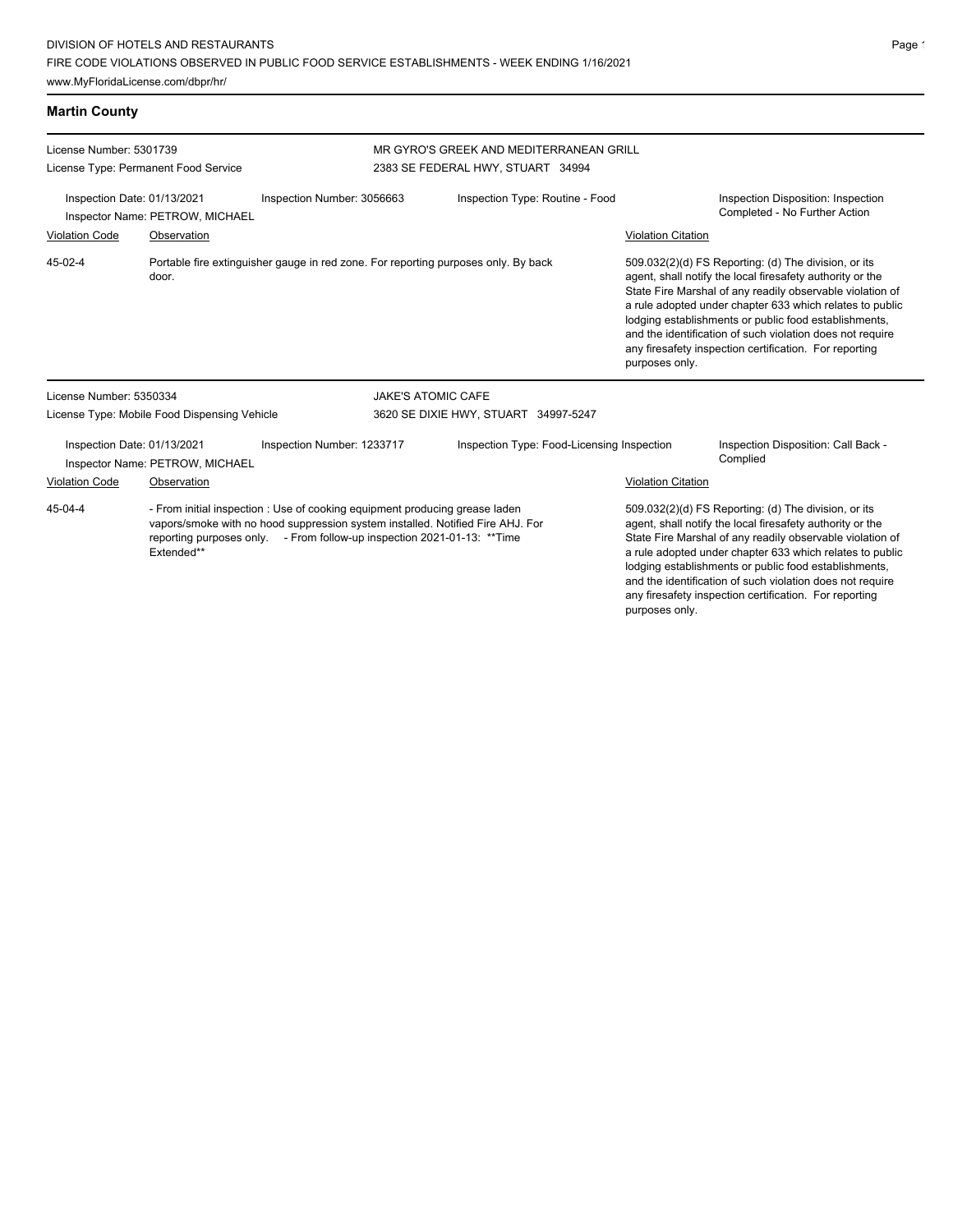# **Orange County**

| License Number: 5805709<br>License Type: Permanent Food Service                                                                               |                                                                                                                                                                                              |                                              | DOUBLETREE BY HILTON ORLANDO AIRPORT<br>5555 HAZELTINE NATIONAL DR, ORLANDO 32812                                                                                                                                                                                                                                                                                                                                                      |                                                                                                                                                                                                                                                                                                                                                                                                                                                                                                         |  |
|-----------------------------------------------------------------------------------------------------------------------------------------------|----------------------------------------------------------------------------------------------------------------------------------------------------------------------------------------------|----------------------------------------------|----------------------------------------------------------------------------------------------------------------------------------------------------------------------------------------------------------------------------------------------------------------------------------------------------------------------------------------------------------------------------------------------------------------------------------------|---------------------------------------------------------------------------------------------------------------------------------------------------------------------------------------------------------------------------------------------------------------------------------------------------------------------------------------------------------------------------------------------------------------------------------------------------------------------------------------------------------|--|
| Inspection Date: 01/14/2021<br>Inspector Name: FRANZ, LISA                                                                                    |                                                                                                                                                                                              | Inspection Number: 3054630                   | Inspection Type: Routine - Food                                                                                                                                                                                                                                                                                                                                                                                                        | Inspection Disposition: Inspection<br>Completed - No Further Action                                                                                                                                                                                                                                                                                                                                                                                                                                     |  |
| <b>Violation Code</b>                                                                                                                         | Observation                                                                                                                                                                                  |                                              |                                                                                                                                                                                                                                                                                                                                                                                                                                        | <b>Violation Citation</b>                                                                                                                                                                                                                                                                                                                                                                                                                                                                               |  |
| 48-01-5                                                                                                                                       | No current insurance inspector boiler report or boiler certificate available for boiler.<br>For reporting purposes only. - was inspected in December, hasn't received<br>certifications yet. |                                              |                                                                                                                                                                                                                                                                                                                                                                                                                                        | 61C-1.004(9) FAC Reporting: (9) Heating and ventilation<br>- The heating and ventilation system shall be kept in<br>good repair or be installed to maintain a minimum of 68<br>degrees Fahrenheit throughout the building. The<br>insurance inspector¿s boiler report is required annually<br>for power boilers and high pressure/high temperature<br>boilers and biannually for low pressure steam or vapor<br>heating boilers and shall be posted in the boiler room.<br>For reporting purposes only. |  |
| License Number: 5810266                                                                                                                       |                                                                                                                                                                                              | <b>CHINA BUFFET</b>                          |                                                                                                                                                                                                                                                                                                                                                                                                                                        |                                                                                                                                                                                                                                                                                                                                                                                                                                                                                                         |  |
|                                                                                                                                               | License Type: Permanent Food Service                                                                                                                                                         | 8255 INTERNATIONAL DR STE 124, ORLANDO 32819 |                                                                                                                                                                                                                                                                                                                                                                                                                                        |                                                                                                                                                                                                                                                                                                                                                                                                                                                                                                         |  |
| Inspection Date: 01/14/2021<br>Inspector Name: KOSTELNY, ROGER                                                                                |                                                                                                                                                                                              | Inspection Number: 3049609                   | Inspection Type: Routine - Food                                                                                                                                                                                                                                                                                                                                                                                                        | <b>Inspection Disposition: Warning</b><br>Issued                                                                                                                                                                                                                                                                                                                                                                                                                                                        |  |
| <b>Violation Code</b>                                                                                                                         | Observation                                                                                                                                                                                  |                                              |                                                                                                                                                                                                                                                                                                                                                                                                                                        | Violation Citation                                                                                                                                                                                                                                                                                                                                                                                                                                                                                      |  |
| 46-01-4                                                                                                                                       | Marked exit/path to marked exit blocked with boxes and rolling trash can. For<br>reporting purposes only.                                                                                    |                                              | 61C-1.004(9) FAC: (9 Reporting: Means of access,<br>including entrances, halls, and stairways, must permit<br>unobstructed travel at all times and shall be clean,<br>ventilated and well-lighted day and night. Hall and stair<br>runners shall be kept in good condition. Railways, as<br>defined in 61C-1.001(23), F.A.C., shall be installed on<br>all stairways and around all porches and steps. For<br>reporting purposes only. |                                                                                                                                                                                                                                                                                                                                                                                                                                                                                                         |  |
| License Number: 5814043                                                                                                                       |                                                                                                                                                                                              | <b>WENDY'S #11671</b>                        |                                                                                                                                                                                                                                                                                                                                                                                                                                        |                                                                                                                                                                                                                                                                                                                                                                                                                                                                                                         |  |
|                                                                                                                                               | License Type: Permanent Food Service                                                                                                                                                         |                                              | 13826 LANDSTAR BLVD, ORLANDO 32824                                                                                                                                                                                                                                                                                                                                                                                                     |                                                                                                                                                                                                                                                                                                                                                                                                                                                                                                         |  |
| Inspection Date: 01/13/2021                                                                                                                   | Inspector Name: ALVIS, DAVID                                                                                                                                                                 | Inspection Number: 3044621                   | Inspection Type: Routine - Food                                                                                                                                                                                                                                                                                                                                                                                                        | Inspection Disposition: Inspection<br>Completed - No Further Action                                                                                                                                                                                                                                                                                                                                                                                                                                     |  |
| <b>Violation Code</b>                                                                                                                         | Observation                                                                                                                                                                                  |                                              |                                                                                                                                                                                                                                                                                                                                                                                                                                        | <b>Violation Citation</b>                                                                                                                                                                                                                                                                                                                                                                                                                                                                               |  |
| 46-01-4<br>Marked exit/path to marked exit blocked. For reporting purposes only.<br>- various items blocking exit door ** Corrected On-Site** |                                                                                                                                                                                              |                                              | 61C-1.004(9) FAC: (9 Reporting: Means of access,<br>including entrances, halls, and stairways, must permit<br>unobstructed travel at all times and shall be clean,<br>المسالمات المساوية والمستوري والمساوي والمساوية المستورة والمستورة والمساوية                                                                                                                                                                                     |                                                                                                                                                                                                                                                                                                                                                                                                                                                                                                         |  |

ventilated and well-lighted day and night. Hall and stair runners shall be kept in good condition. Railways, as defined in 61C-1.001(23), F.A.C., shall be installed on all stairways and around all porches and steps. For reporting purposes only.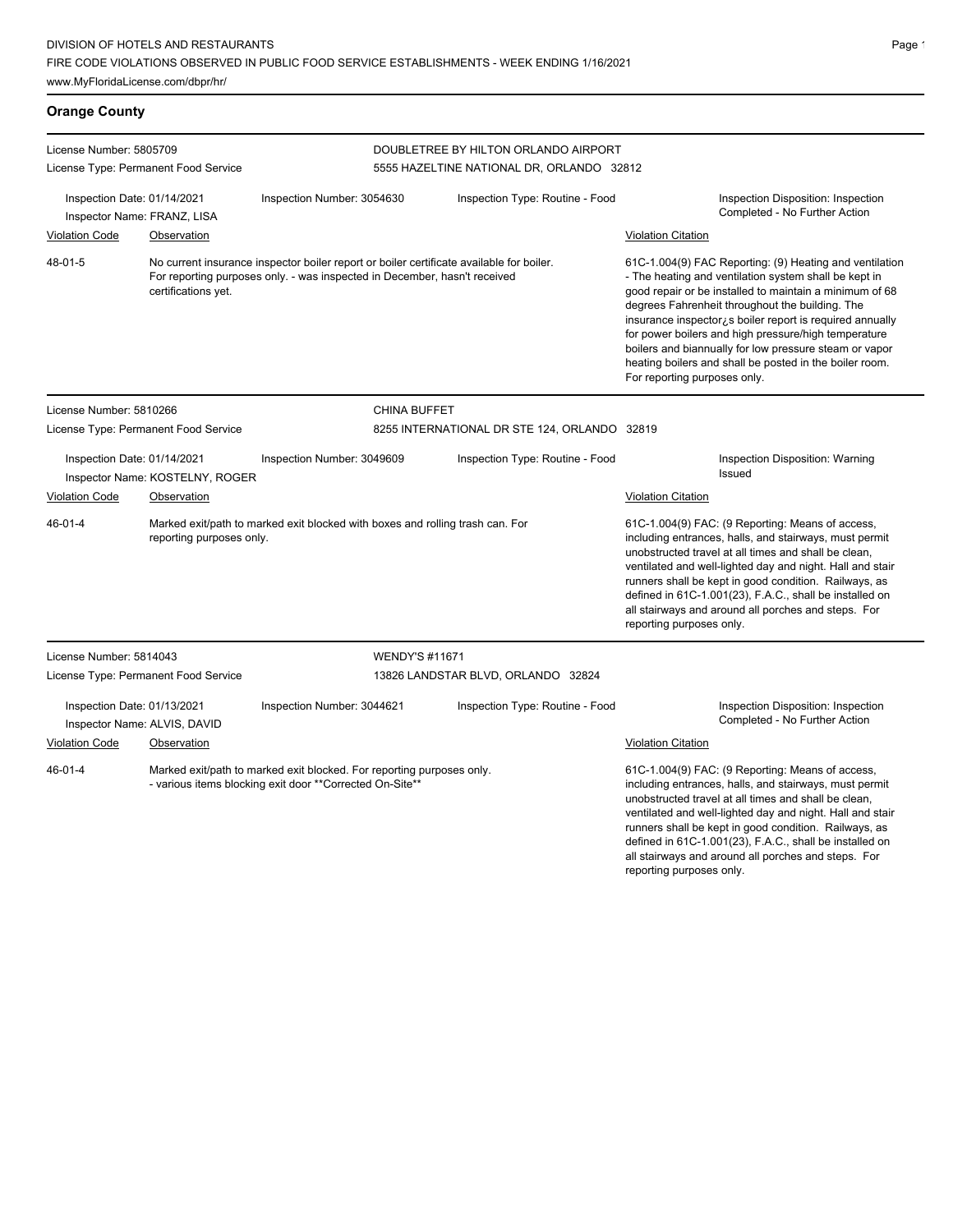### **Palm Beach County**

| License Number: 6020164<br>License Type: Permanent Food Service |                                                |                                                                             | THE CAPITAL GRILLE #8035<br>11365 LEGACY AVE BLDG B, PALM BEACH GARDENS 33410 |                           |                                                                                                                                                                                                                                                                                                                                                                                                                            |  |  |
|-----------------------------------------------------------------|------------------------------------------------|-----------------------------------------------------------------------------|-------------------------------------------------------------------------------|---------------------------|----------------------------------------------------------------------------------------------------------------------------------------------------------------------------------------------------------------------------------------------------------------------------------------------------------------------------------------------------------------------------------------------------------------------------|--|--|
| Inspection Date: 01/11/2021<br><b>Violation Code</b>            | Inspector Name: ROTONDI, VICTOR<br>Observation | Inspection Number: 3063696                                                  | Inspection Type: Routine - Food                                               | <b>Violation Citation</b> | Inspection Disposition: Inspection<br>Completed - No Further Action                                                                                                                                                                                                                                                                                                                                                        |  |  |
| 47-03-4                                                         | broken/front of walk in cooler#2.              | Observed electrical wiring in disrepair. For reporting purposes only outlet |                                                                               | purposes only.            | 509.032(2)(d) FS Reporting: (d) The division, or its<br>agent, shall notify the local firesafety authority or the<br>State Fire Marshal of any readily observable violation of<br>a rule adopted under chapter 633 which relates to public<br>lodging establishments or public food establishments,<br>and the identification of such violation does not require<br>any firesafety inspection certification. For reporting |  |  |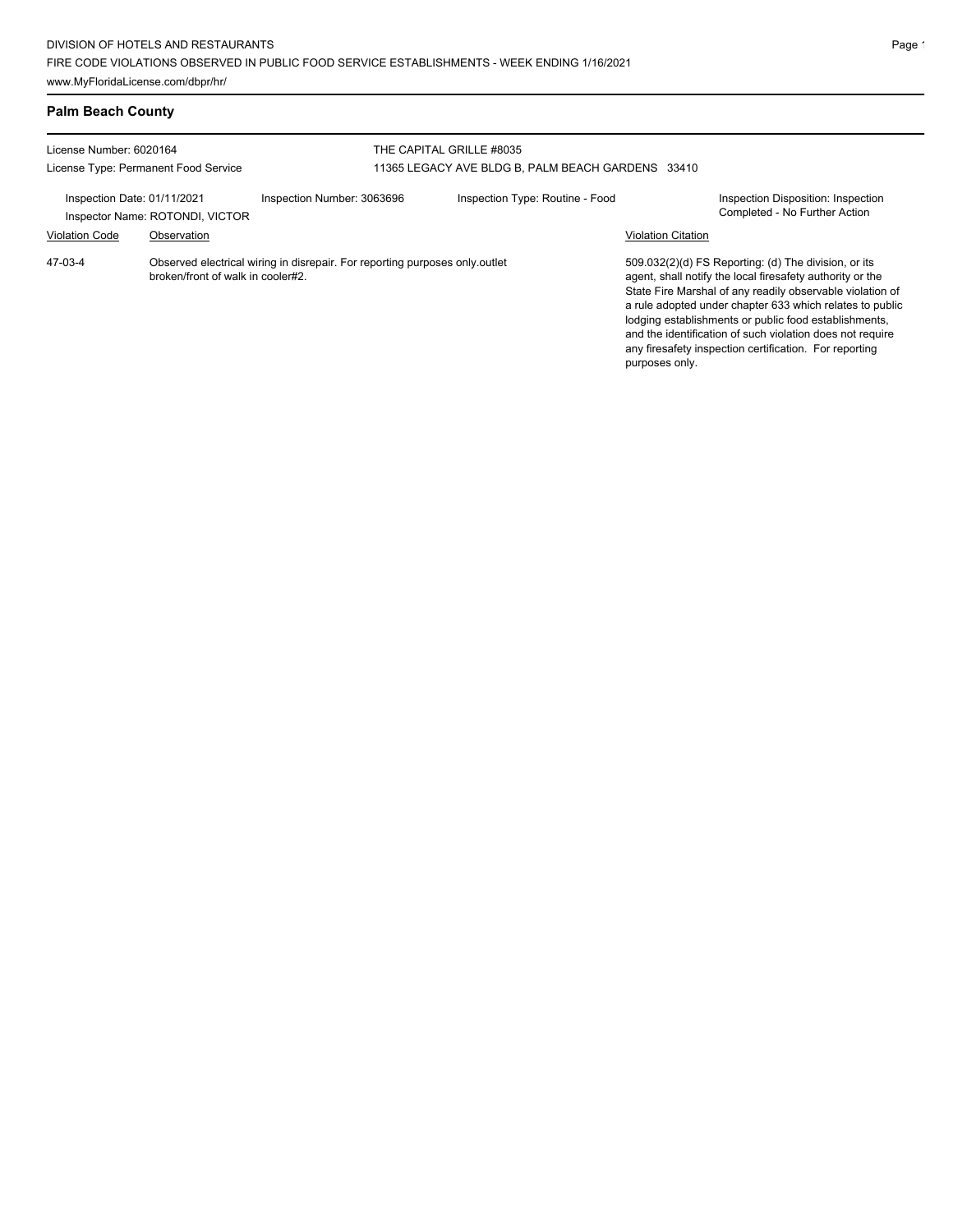### **Pasco County**

| License Number: 6113219<br>License Type: Permanent Food Service |                                                                                                                 |                            | THE HUNGRY GREEK OF WESLEY CHAPEL<br>2653 BRUCE B DOWNS #118, WESLEY CHAPEL 33544 |                                             |                                                                                                                                                                                                                                                                                                                                                                                                                            |
|-----------------------------------------------------------------|-----------------------------------------------------------------------------------------------------------------|----------------------------|-----------------------------------------------------------------------------------|---------------------------------------------|----------------------------------------------------------------------------------------------------------------------------------------------------------------------------------------------------------------------------------------------------------------------------------------------------------------------------------------------------------------------------------------------------------------------------|
| Inspection Date: 01/13/2021                                     | Inspector Name: COLE, GABRIELLE                                                                                 | Inspection Number: 3043063 | Inspection Type: Routine - Food                                                   |                                             | Inspection Disposition: Inspection<br>Completed - No Further Action                                                                                                                                                                                                                                                                                                                                                        |
| <b>Violation Code</b><br>45-02-4                                | Observation<br>Portable fire extinguisher gauge in red zone. For reporting purposes only. By walk<br>in cooler. |                            |                                                                                   | <b>Violation Citation</b><br>purposes only. | 509.032(2)(d) FS Reporting: (d) The division, or its<br>agent, shall notify the local firesafety authority or the<br>State Fire Marshal of any readily observable violation of<br>a rule adopted under chapter 633 which relates to public<br>lodging establishments or public food establishments,<br>and the identification of such violation does not require<br>any firesafety inspection certification. For reporting |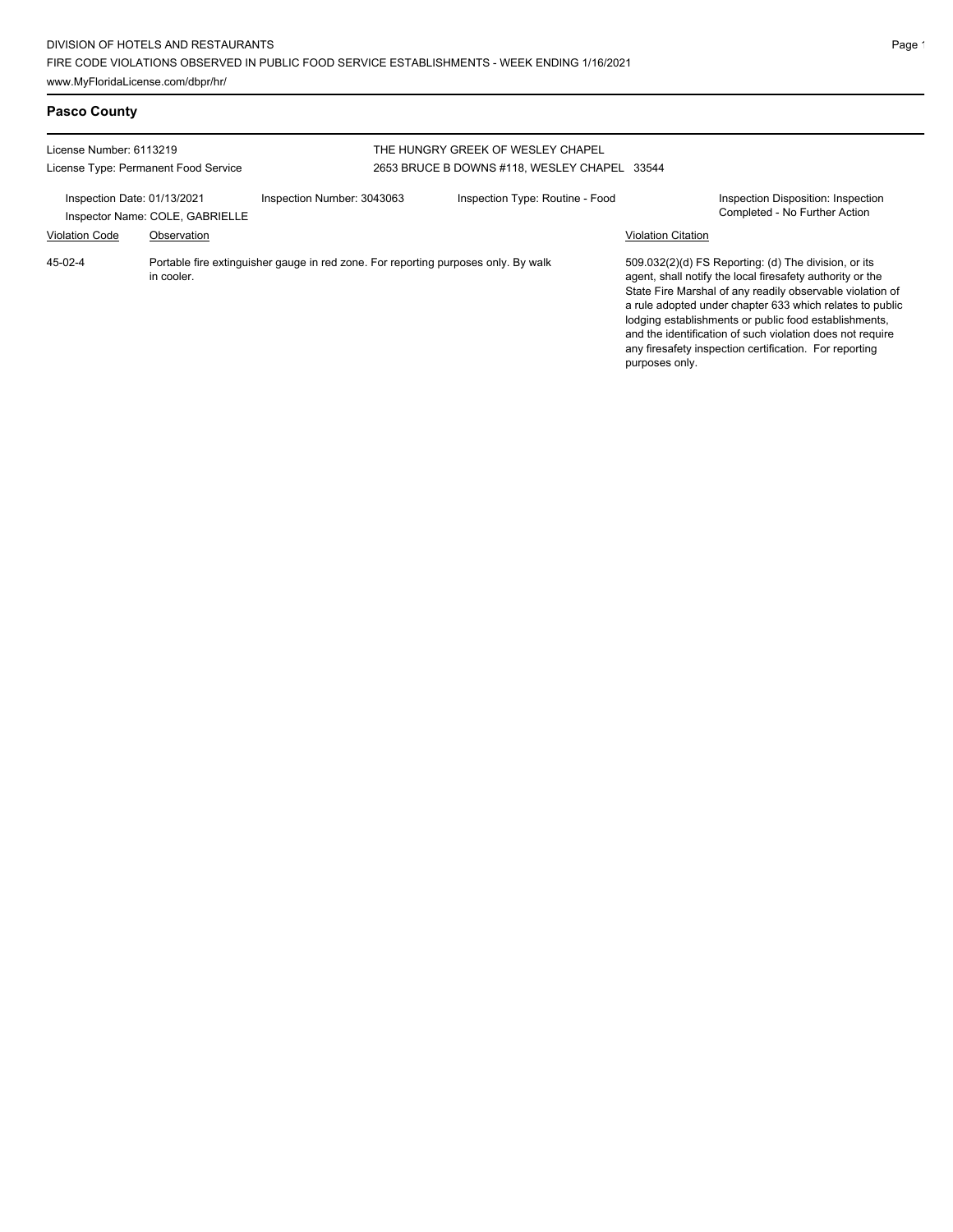# **Pinellas County**

| License Number: 6216626                                                                                                                                                                                                          |                                                                                                                           |                                                                                                                                                                                                   | DOWNTOWN PIZZA SPORTS BAR AND GRILL |                                       |                                                                                                                                                                                                                                                                                                                                                                                                                                                                                                          |                                                                     |  |  |
|----------------------------------------------------------------------------------------------------------------------------------------------------------------------------------------------------------------------------------|---------------------------------------------------------------------------------------------------------------------------|---------------------------------------------------------------------------------------------------------------------------------------------------------------------------------------------------|-------------------------------------|---------------------------------------|----------------------------------------------------------------------------------------------------------------------------------------------------------------------------------------------------------------------------------------------------------------------------------------------------------------------------------------------------------------------------------------------------------------------------------------------------------------------------------------------------------|---------------------------------------------------------------------|--|--|
| License Type: Permanent Food Service                                                                                                                                                                                             |                                                                                                                           |                                                                                                                                                                                                   | 428 CLEVELAND ST, CLEARWATER 33755  |                                       |                                                                                                                                                                                                                                                                                                                                                                                                                                                                                                          |                                                                     |  |  |
| Inspection Date: 01/13/2021                                                                                                                                                                                                      | Inspector Name: BENEDICT, TRACY                                                                                           | Inspection Number: 3045278                                                                                                                                                                        |                                     | Inspection Type: Routine - Food       |                                                                                                                                                                                                                                                                                                                                                                                                                                                                                                          | Inspection Disposition: Inspection<br>Completed - No Further Action |  |  |
| <b>Violation Code</b>                                                                                                                                                                                                            | Observation                                                                                                               |                                                                                                                                                                                                   |                                     |                                       | <b>Violation Citation</b>                                                                                                                                                                                                                                                                                                                                                                                                                                                                                |                                                                     |  |  |
| 45-02-4                                                                                                                                                                                                                          | Portable fire extinguisher gauge in red zone. For reporting purposes only.<br>On pizza line next to hand sink in recharge |                                                                                                                                                                                                   |                                     |                                       | 509.032(2)(d) FS Reporting: (d) The division, or its<br>agent, shall notify the local firesafety authority or the<br>State Fire Marshal of any readily observable violation of<br>a rule adopted under chapter 633 which relates to public<br>lodging establishments or public food establishments,<br>and the identification of such violation does not require<br>any firesafety inspection certification. For reporting<br>purposes only.                                                             |                                                                     |  |  |
| License Number: 6210391                                                                                                                                                                                                          |                                                                                                                           |                                                                                                                                                                                                   | RED LOBSTER #0454                   |                                       |                                                                                                                                                                                                                                                                                                                                                                                                                                                                                                          |                                                                     |  |  |
| License Type: Permanent Food Service                                                                                                                                                                                             |                                                                                                                           |                                                                                                                                                                                                   |                                     | 10500 E ULMERTON RD #490, LARGO 33771 |                                                                                                                                                                                                                                                                                                                                                                                                                                                                                                          |                                                                     |  |  |
| Inspection Date: 01/14/2021                                                                                                                                                                                                      | Inspector Name: BEACHAM, MICHELLE                                                                                         | Inspection Number: 3038691                                                                                                                                                                        |                                     | Inspection Type: Routine - Food       | Issued                                                                                                                                                                                                                                                                                                                                                                                                                                                                                                   | Inspection Disposition: Warning                                     |  |  |
| <b>Violation Code</b>                                                                                                                                                                                                            | Observation                                                                                                               |                                                                                                                                                                                                   |                                     |                                       | <b>Violation Citation</b>                                                                                                                                                                                                                                                                                                                                                                                                                                                                                |                                                                     |  |  |
| $48 - 01 - 5$                                                                                                                                                                                                                    | For reporting purposes only.                                                                                              | No current insurance inspector boiler report or boiler certificate available for boiler.                                                                                                          |                                     |                                       | 61C-1.004(9) FAC Reporting: (9) Heating and ventilation<br>- The heating and ventilation system shall be kept in<br>good repair or be installed to maintain a minimum of 68<br>degrees Fahrenheit throughout the building. The<br>insurance inspector is boiler report is required annually<br>for power boilers and high pressure/high temperature<br>boilers and biannually for low pressure steam or vapor<br>heating boilers and shall be posted in the boiler room.<br>For reporting purposes only. |                                                                     |  |  |
| 48-01-5                                                                                                                                                                                                                          |                                                                                                                           | - From initial inspection : No current insurance inspector boiler report or boiler<br>certificate available for boiler. For reporting purposes only.<br>inspection 2021-01-15: ** Time Extended** |                                     | - From follow-up                      | 61C-1.004(9) FAC Reporting: (9) Heating and ventilation<br>- The heating and ventilation system shall be kept in<br>good repair or be installed to maintain a minimum of 68<br>degrees Fahrenheit throughout the building. The<br>insurance inspector is boiler report is required annually<br>for power boilers and high pressure/high temperature<br>boilers and biannually for low pressure steam or vapor<br>heating boilers and shall be posted in the boiler room.<br>For reporting purposes only. |                                                                     |  |  |
| License Number: 6216724                                                                                                                                                                                                          |                                                                                                                           |                                                                                                                                                                                                   | <b>WILD IRIS CAFE</b>               |                                       |                                                                                                                                                                                                                                                                                                                                                                                                                                                                                                          |                                                                     |  |  |
| License Type: Permanent Food Service                                                                                                                                                                                             |                                                                                                                           |                                                                                                                                                                                                   | 434 VIRGINIA LN, DUNEDIN 34698      |                                       |                                                                                                                                                                                                                                                                                                                                                                                                                                                                                                          |                                                                     |  |  |
| Inspection Date: 01/14/2021<br>Inspector Name: PIATT, PAUL                                                                                                                                                                       |                                                                                                                           | Inspection Number: 3056648                                                                                                                                                                        |                                     | Inspection Type: Routine - Food       | Issued                                                                                                                                                                                                                                                                                                                                                                                                                                                                                                   | Inspection Disposition: Warning                                     |  |  |
| <b>Violation Code</b>                                                                                                                                                                                                            | <b>Observation</b>                                                                                                        |                                                                                                                                                                                                   |                                     |                                       | <b>Violation Citation</b>                                                                                                                                                                                                                                                                                                                                                                                                                                                                                |                                                                     |  |  |
| 48-04-4<br>Propane tank (larger than 2.7 lb. water capacity/1 lb. gas capacity) located inside<br>of the building. For reporting purposes only. Two LP tanks moved from the back<br>dry storage area **Corrective Action Taken** |                                                                                                                           |                                                                                                                                                                                                   |                                     |                                       | 509.032(2)(d) FS Reporting: (d) The division, or its<br>agent, shall notify the local firesafety authority or the<br>State Fire Marshal of any readily observable violation of<br>a rule adopted under chapter 633 which relates to public                                                                                                                                                                                                                                                               |                                                                     |  |  |

Page 1

lodging establishments or public food establishments, and the identification of such violation does not require any firesafety inspection certification. For reporting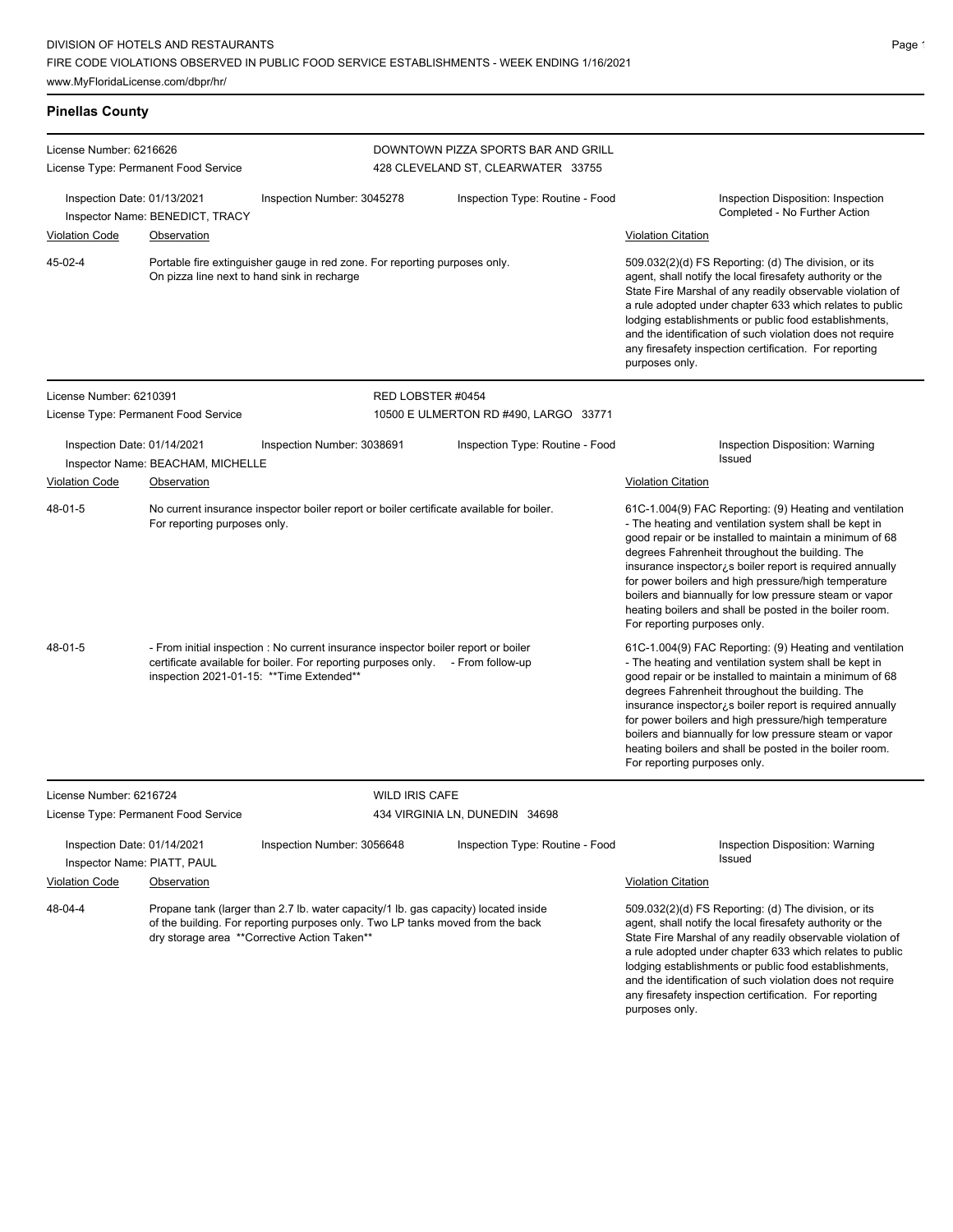### **Seminole County**

| License Number: 6903716                                                                                   |                                                                                                                                                                                                                                                                        |                                                                                                                              | SUPER 8 CHINESE RESTAURANT                   |                                                                                                                                                                                                                                                                                                                                                                                                                                              |  |  |  |
|-----------------------------------------------------------------------------------------------------------|------------------------------------------------------------------------------------------------------------------------------------------------------------------------------------------------------------------------------------------------------------------------|------------------------------------------------------------------------------------------------------------------------------|----------------------------------------------|----------------------------------------------------------------------------------------------------------------------------------------------------------------------------------------------------------------------------------------------------------------------------------------------------------------------------------------------------------------------------------------------------------------------------------------------|--|--|--|
| License Type: Permanent Food Service                                                                      |                                                                                                                                                                                                                                                                        |                                                                                                                              | 1455 SEMORAN BLVD STE 127, CASSELBERRY 32707 |                                                                                                                                                                                                                                                                                                                                                                                                                                              |  |  |  |
| Inspection Date: 01/12/2021<br>Inspector Name: THORNCROFT, ROBERT<br><b>Violation Code</b><br>Observation |                                                                                                                                                                                                                                                                        | Inspection Number: 3044786                                                                                                   | Inspection Type: Routine - Food              | Inspection Disposition: Warning<br>Issued<br><b>Violation Citation</b>                                                                                                                                                                                                                                                                                                                                                                       |  |  |  |
|                                                                                                           |                                                                                                                                                                                                                                                                        |                                                                                                                              |                                              |                                                                                                                                                                                                                                                                                                                                                                                                                                              |  |  |  |
| 48-04-4                                                                                                   | Propane tank (larger than 2.7 lb. water capacity/1 lb. gas capacity) located inside<br>of the building. For reporting purposes only. At the 3 compartment sink a lp tank is<br>fueling a gas burner on the table next to the ice machine, also 1 can at the back<br>do |                                                                                                                              |                                              | 509.032(2)(d) FS Reporting: (d) The division, or its<br>agent, shall notify the local firesafety authority or the<br>State Fire Marshal of any readily observable violation of<br>a rule adopted under chapter 633 which relates to public<br>lodging establishments or public food establishments,<br>and the identification of such violation does not require<br>any firesafety inspection certification. For reporting<br>purposes only. |  |  |  |
| License Number: 6905080                                                                                   |                                                                                                                                                                                                                                                                        |                                                                                                                              | <b>CAPACHOS BAR &amp; GRILL</b>              |                                                                                                                                                                                                                                                                                                                                                                                                                                              |  |  |  |
| License Type: Permanent Food Service                                                                      |                                                                                                                                                                                                                                                                        |                                                                                                                              | 1410 FL ST RD 436, CASSELBERRY 32707         |                                                                                                                                                                                                                                                                                                                                                                                                                                              |  |  |  |
| Inspection Date: 01/12/2021<br>Inspector Name: THORNCROFT, ROBERT                                         |                                                                                                                                                                                                                                                                        | Inspection Number: 3034995                                                                                                   | Inspection Type: Routine - Food              | Inspection Disposition: Emergency<br>order recommended                                                                                                                                                                                                                                                                                                                                                                                       |  |  |  |
| <b>Violation Code</b>                                                                                     | Observation                                                                                                                                                                                                                                                            |                                                                                                                              |                                              | Violation Citation                                                                                                                                                                                                                                                                                                                                                                                                                           |  |  |  |
| 47-03-4                                                                                                   |                                                                                                                                                                                                                                                                        | Observed electrical wiring in disrepair. For reporting purposes only. Light resting<br>on oven no panel covering transformer |                                              | 509.032(2)(d) FS Reporting: (d) The division, or its<br>agent, shall notify the local firesafety authority or the<br>State Fire Marshal of any readily observable violation of<br>a rule adopted under chapter 633 which relates to public<br>lodging establishments or public food establishments,<br>and the identification of such violation does not require<br>any firesafety inspection certification. For reporting<br>purposes only. |  |  |  |
| 47-03-4                                                                                                   | - From initial inspection : Observed electrical wiring in disrepair. For reporting<br>purposes only. Light resting on oven no panel covering transformer - From<br>follow-up inspection 2021-01-13: ** Time Extended**                                                 |                                                                                                                              |                                              | 509.032(2)(d) FS Reporting: (d) The division, or its<br>agent, shall notify the local firesafety authority or the<br>State Fire Marshal of any readily observable violation of<br>a rule adopted under chapter 633 which relates to public<br>lodging establishments or public food establishments,<br>and the identification of such violation does not require<br>any firesafety inspection certification. For reporting<br>purposes only. |  |  |  |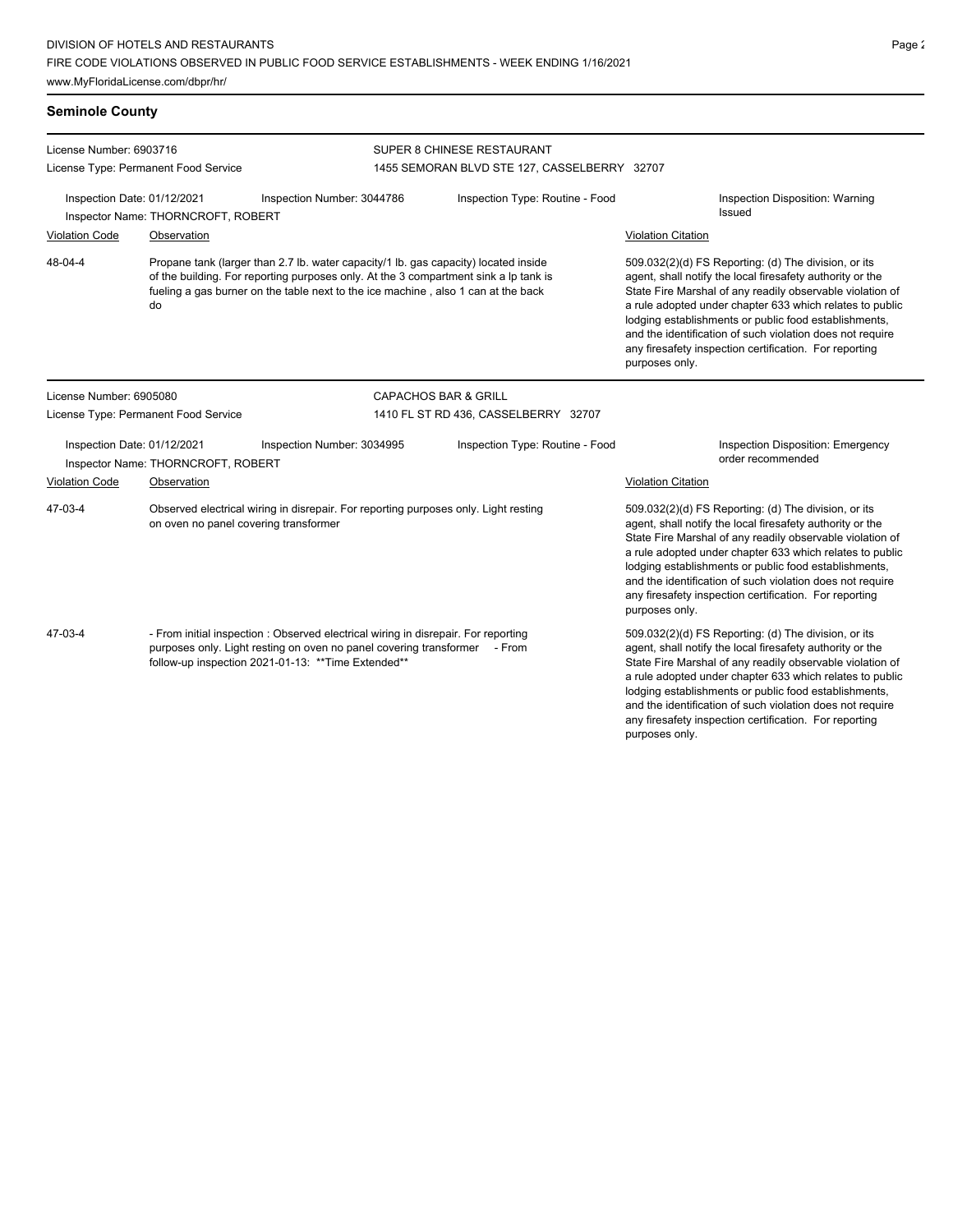### **St. Johns County**

| License Number: 6501685                                                                                                                               |             |                            | <b>DOMINO'S #3140</b>                 |                           |                                                                                                                                                                                                                                                                                                                                                                                                            |  |  |
|-------------------------------------------------------------------------------------------------------------------------------------------------------|-------------|----------------------------|---------------------------------------|---------------------------|------------------------------------------------------------------------------------------------------------------------------------------------------------------------------------------------------------------------------------------------------------------------------------------------------------------------------------------------------------------------------------------------------------|--|--|
| License Type: Permanent Food Service                                                                                                                  |             |                            | 2220 CR 210 W #103, SAINT JOHNS 32259 |                           |                                                                                                                                                                                                                                                                                                                                                                                                            |  |  |
| Inspection Date: 01/13/2021<br>Inspector Name: GOSAI, MATT                                                                                            |             | Inspection Number: 3001202 | Inspection Type: Routine - Food       |                           | Inspection Disposition: Inspection<br>Completed - No Further Action                                                                                                                                                                                                                                                                                                                                        |  |  |
| <b>Violation Code</b>                                                                                                                                 | Observation |                            |                                       | <b>Violation Citation</b> |                                                                                                                                                                                                                                                                                                                                                                                                            |  |  |
| Marked exit/path to marked exit blocked. For reporting purposes only.<br>$46 - 01 - 4$<br>Boxes by rear exit. Moved by manager. **Corrected On-Site** |             |                            |                                       |                           | 61C-1.004(9) FAC: (9 Reporting: Means of access,<br>including entrances, halls, and stairways, must permit<br>unobstructed travel at all times and shall be clean,<br>ventilated and well-lighted day and night. Hall and stair<br>runners shall be kept in good condition. Railways, as<br>defined in 61C-1.001(23), F.A.C., shall be installed on<br>all stairways and around all porches and steps. For |  |  |

reporting purposes only.